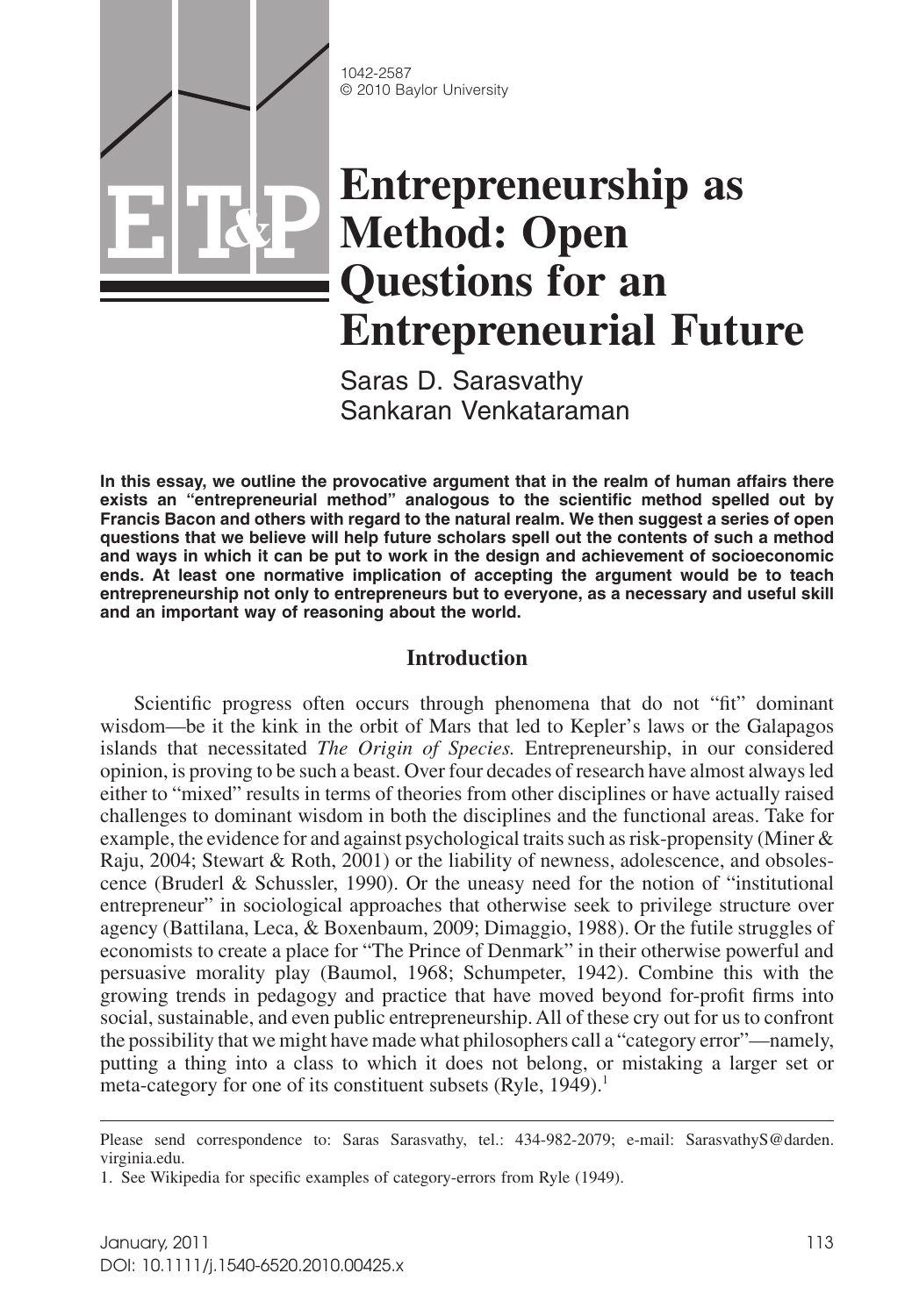What if we have been thinking about entrepreneurship the wrong way? What if we temporarily suspend our thinking of it as a sub-discipline of economics or management, or a subset of courses taught in business schools, and recast it as something as large as a social force—somewhat like democracy in the eighteenth century or the scientific method in the seventeenth? In fact, when we examine the history of the scientific method and its incorporation into basic education, the parallels are uncanny. Without getting mired in the philosophical debates surrounding the existence and usefulness of *the* scientific method, we simply use the name "scientific method" to capture the notion that the world can be systematically studied and understood in terms that do not include divine revelation or special mystical abilities. As the eminent cosmologist and science educator Carl Sagan explained it, key elements of this notion can be traced back to the craftsmen and merchants of Greece, prominent among them being Democritus (Sagan, 1983). However, it was only as recently as the sixteenth century that Francis Bacon urged the idea that the work of navigators, inventors, and craftsmen can be a model for scholars (Bacon, 2004). Eventually, through the eighteenth and nineteenth centuries, the scientific method developed into the predominant and most reliable way to harness Nature's potential for the achievement of human purposes.

# **The Analogy Between the Scientific Method and the Entrepreneurial Method**

For the analogy between the scientific method and the burgeoning notion of the entrepreneurial method to work, we do not particularly need to get into the details of what exactly constitutes each method, although we do not hesitate to outline certain possibilities in Table 1. The point of imminent importance is the realization that such methods can and do exist. Putting this realization to work does not require us to accept a utopian view of either science or entrepreneurship in terms of the outcomes they engender. Nor does it dismiss the role of other ways to achieve positive social impact. Again the point of immediate relevance is not that entrepreneurship or entrepreneurs are universally good or that other methods are to be discarded, but that this new(er) instrument—the entrepreneurial method—is of considerable value worthy of packing in our rucksack as we move forward as a species.

The specification of teachable and learnable principles of scientific approaches to understanding nature and then putting that understanding to work in the pursuit of individual and societal objectives took several centuries. Yet today the scientific method is taught not only to potential scientists in professional schools at graduate or postgraduate levels, but to everyone, starting at an early age, as an essential mindset and skill that forms the core of all education—in line with reading and writing and arithmetic. Such broad and early dissemination has propelled a democratization of what was originally accessible only to a few who were endowed with divine revelation, inborn genius, or the wealth and status that allowed science be pursued as a "gentleman's pastime." The democratization begun in the seventeenth century by Bacon and others, moreover, has now led to millions of "ordinary" scientists working in systematic ways to make possible the amazing industrial, technological, and subsequent social revolutions of the eighteenth, nineteenth, and twentieth centuries. As Shamoo and Resnik (2009) point out, "it is estimated that there are more scientists alive today than all of the scientists who have lived during the past 2,500 years of human history (Weaver  $\&$ Dickson, 1988)."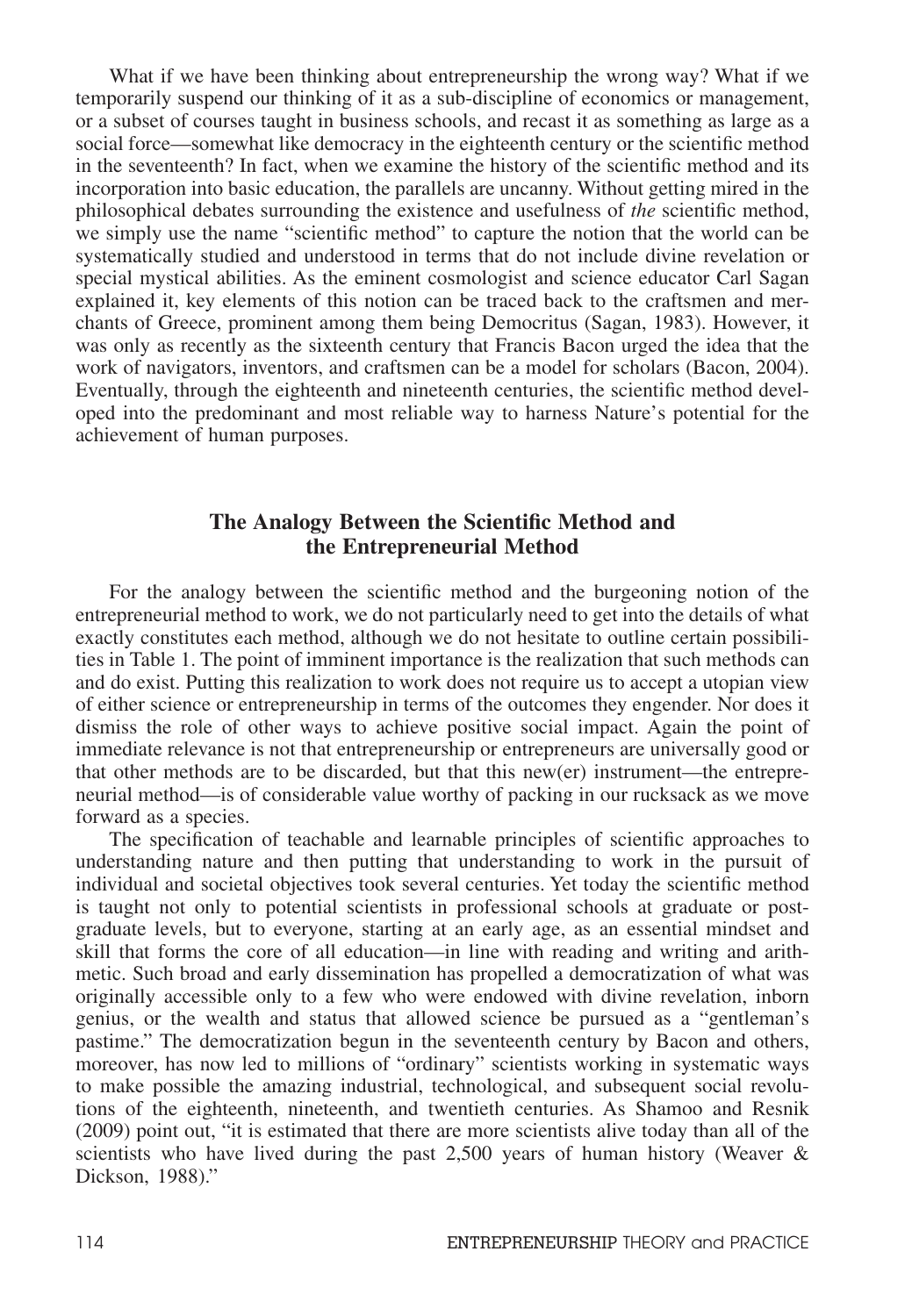| Comparison                | Scientific method                                                                                                                                                  | Entrepreneurial method                                                                                                                                                                         |
|---------------------------|--------------------------------------------------------------------------------------------------------------------------------------------------------------------|------------------------------------------------------------------------------------------------------------------------------------------------------------------------------------------------|
| Similarities in           | Early explanations:                                                                                                                                                | Early explanations:                                                                                                                                                                            |
| historical<br>development | Some special people are able to (are even born to) "read<br>the signs"—from the True Book (of God or Nature)                                                       | Some people are able to (are even born to) see<br>opportunities while others are not                                                                                                           |
|                           | Real science is born when the experimental method of the<br>craftsmen is adopted by the university-scholar and the<br>humanistic literati                          | University-scholars (whether they are theoretical<br>social scientists or empirical policy researchers) begin<br>to understand what actual entrepreneurs really DO                             |
|                           | Scholars begin to argue that:                                                                                                                                      | Scholars begin to argue that:                                                                                                                                                                  |
|                           | There is no qualitative difference between the processes of<br>revolutionary science and journeyman science—i.e.,<br>anyone can learn to do science and do it well | Key elements of the entrepreneurial method can<br>be the same for the extraordinarily successful<br>entrepreneur as well as the ordinary<br>entrepreneur—i.e., it can be taught<br>and learned |
| <b>Differences</b>        | Harnesses the potential of Nature                                                                                                                                  | Unleashes the potential of human nature                                                                                                                                                        |
| in content                | Purpose:                                                                                                                                                           | Purpose:                                                                                                                                                                                       |
|                           | To achieve human ends                                                                                                                                              | To engender new ends as well as achieve old ones                                                                                                                                               |
|                           | Aims to discover general "laws"—the emphasis is on<br>universality and inevitability                                                                               | Aims to generate and refine design principles—the<br>emphasis is on locality and contingency                                                                                                   |
|                           | Focus is on the objective                                                                                                                                          | Focus is on the inter-subjective                                                                                                                                                               |
|                           | Mechanisms involve data gathering, formal models,<br>analytical techniques, and testing for correspondence<br>with reality                                         | Mechanisms involve action, interaction, reaction,<br>transformation, and explicit co-creation                                                                                                  |
|                           | Dominant logic: Experimentation                                                                                                                                    | Possible candidate for a dominant logic: Effectuation                                                                                                                                          |

# Comparing the Entrepreneurial Method with the Scientific Method

We believe a similar path of revolutions is waiting in the wings with entrepreneurship. Based on about four decades of rigorous research into the phenomenon of entrepreneurship, we are beginning to realize that the phenomenon may hide a generalized method capable of changing the way we live, work, and play, and transforming the courses of the careers we build, the shapes of the communities we live in, and the evolution of the socio-political and economic systems we are a part of. That is why delving a little deeper into the history of the development of the scientific method may be a useful task here. Let us begin with Francis Bacon, usually recognized as the earliest of modern philosophers of science to spell out the key elements of what we now know as the scientific method. In the preface to his treatise on the subject, *Novum Organum*, Bacon states as one of the aphorisms: "The sole cause and root of almost every defect in the sciences is this; that whilst we falsely admire and extol the powers of the human mind, we do not search for its real helps." There are two laments here the first, that the dominant wisdom of his day overemphasized the traits and abilities of individual scientists and the second, that the philosophers of his day did not search for the codifiable principles and techniques that lay beneath what masqueraded as special abilities a very few people were endowed with. Both laments evoke conversations in entrepreneurship research today.

The first lament is not unusual. Early explanations for science, like those for most endeavors resulting in valuable contributions to human and social welfare, tend to hinge on the observation that these accomplishments can be attributed to a few selected people. Only as we study and understand what these people actually do that a more accessible pattern emerges that can then be codified and taught and propagated widely enough to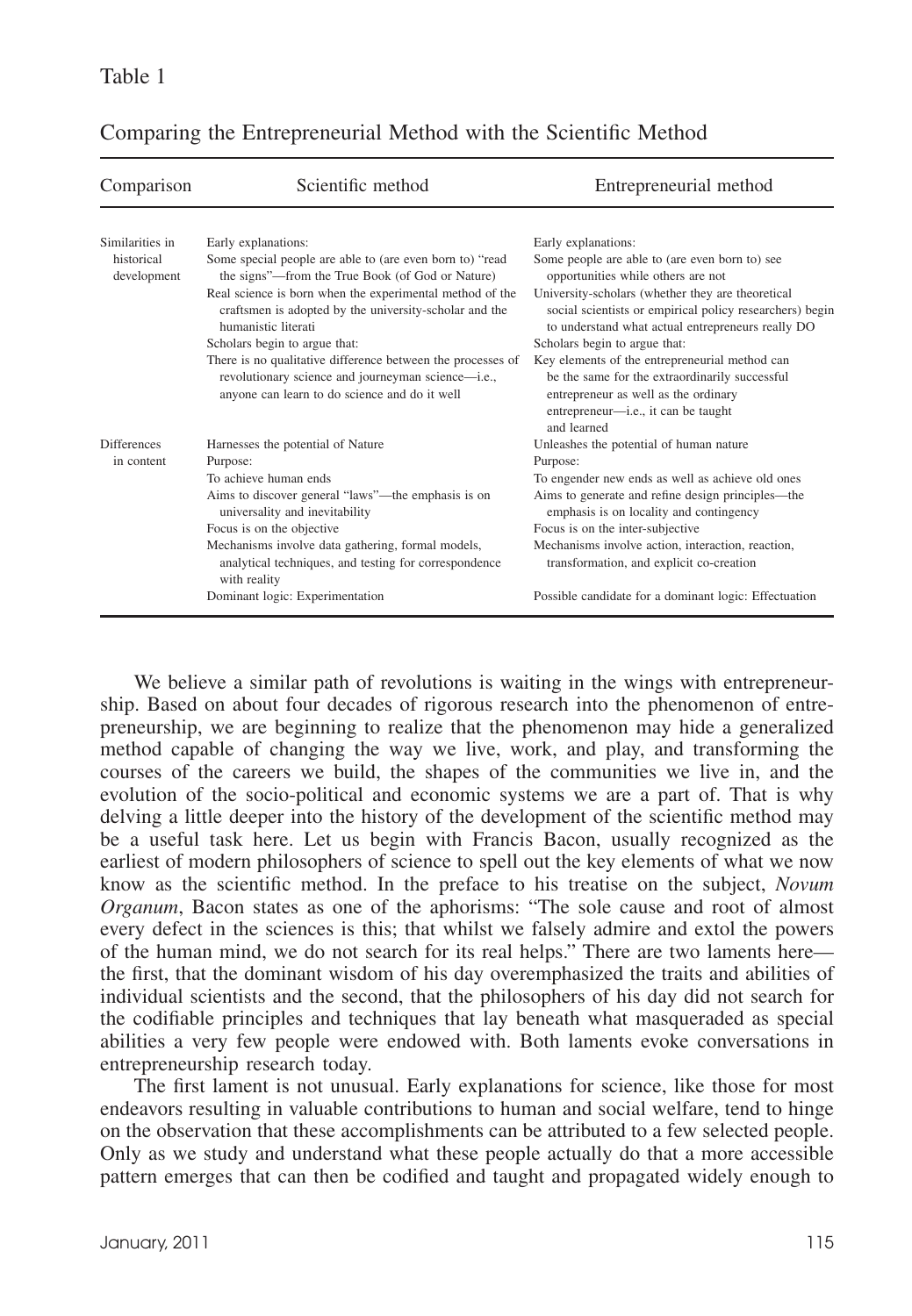become a viable tool of value creation writ large. Thus pre-scientific explanations of knowledge creation consisted in the notion that some special people are able to (are even born to) "read the signs"—from the True Book (of God or Nature). In other words, scientific ability was largely an inborn trait or an accident of birth and circumstance, and not a matter of systematic study or training. This strikes us as an interesting parallel to the traits literature in entrepreneurship. It was natural for our field too to begin trying to describe entrepreneurs in terms of their traits (McClelland, 1961) and also to try to isolate what made entrepreneurs different from non-entrepreneurs (Brockhaus, 1982; Stanworth, Blythe, Granger, & Stanworth, 1989; Woo, Cooper, & Dunkelberg, 1991). And even though some believe that this stream of work has been discredited, it appears to resurface in new ways (Baron & Ensley, 2006; Baum, Frese, & Baron, 2007; Gartner, 1988; McClelland; Zhao & Seibert, 2006).

Of course the argument is more nuanced in recent studies and goes beyond simply differentiating entrepreneurs from non-entrepreneurs in general or trying to identify certain traits as predictors of startup and success. Even strong proponents of the importance of personality traits tend to aver that "... a model of the effects of personality traits on business creation and business success must include other individual differences variables as well as nonpersonality variables, such as action strategies, cognitive ability, and environment, which are additional predictors of performance" (Rauch & Frese, 2007).

The second of Bacon's laments is not as usual, and was especially radical for his time. The idea that scholars should observe in detail and actually learn from "craftsmen and tradespeople," however talented, was not easily palatable. Yet, that was indeed the source of the "real helps" that Bacon sought to codify into the principles of the scientific method and techniques such as the "crucial experiment." In articulating these, Bacon had to do two things: on the one hand he had to struggle against the traditions of the times, especially with regard to what counted as "evidence"; and on the other, he had to draw together fragments of ideas from his contemporaries that held the seeds of a new way of thinking about basic concepts such as "evidence." What counted as evidence in his day consisted primarily of testimony and authority. Both of these could involve religious sources such as the scriptures as well as secular ones such as human witnesses and opinions. The idea of evidence as independent of any person or divine revelation, in other words empirical evidence of the kind familiar to us, was just beginning to be spelled out around the time Bacon wrote his thesis on the scientific method (Hacking, 1975).

We believe we too are beginning to grapple with Bacon's second lament as applied to entrepreneurship, namely the central tenets of how to do entrepreneurship as opposed to key traits that differentiate entrepreneurs from other presumably "normal" or mundane human beings. Here too the historical parallels are evocative. In a study of the social origins of the scientific method, Zilsel (2000) showed that real science was born when the experimental method of the craftsmen was adopted by the university-scholar and the humanistic literati. A similar trend can be found in entrepreneurship where in-depth case studies and qualitative research combined with larger empirical tests are beginning to provide details of how actual entrepreneurs make decisions and take action (Baker & Nelson, 2005; Eisenhardt, 1989; Ozcan & Eisenhardt, 2009; Santos & Eisenhardt, 2004; Sarasvathy, 2008). The movement here has the potential to go beyond a purely scholarly one of formulating and testing hypotheses to active interactions between research and pedagogy and practice that can inform and transform one another. If we pursue this potential, the result will be a *method* of thought and action whose efficacy is established as much through actual applications and the resultant outcomes in the world (i.e., technologies) as through their verisimilitude established through statistical or other types of evidentiary analyses (i.e., theories, models, and laws).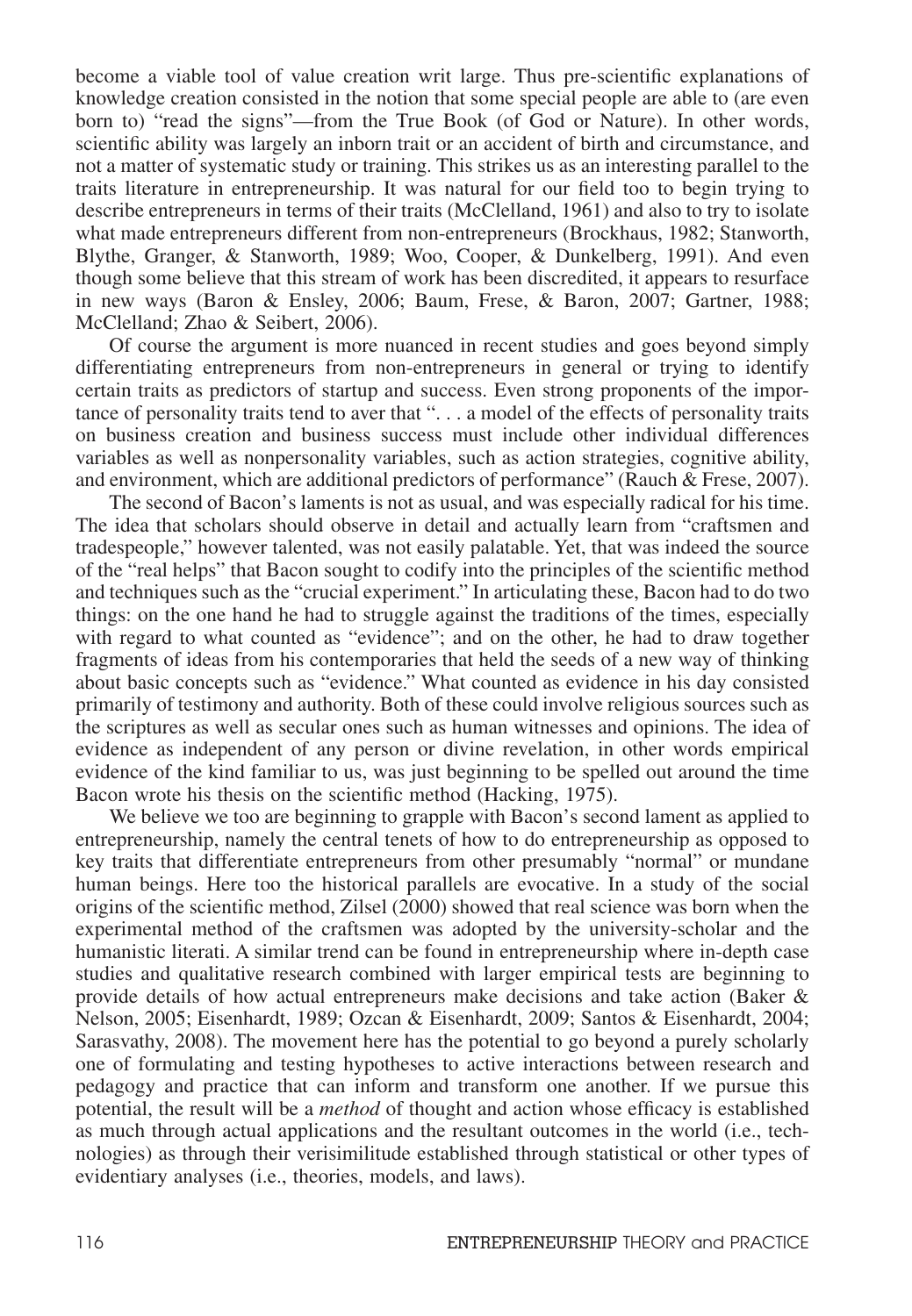The next stage in this historical progression, from fascinating achievements attributed to individual ability or chance circumstance to the study and codification of a systematic method, is the realization and acceptance that the codification can (and arguably should) be made available to all. This stage is not yet a fait accompli even in the case of the scientific method. As recently as the second half of the twentieth century, Simon (1979), for example, was driven to take the time and effort to argue that there is no qualitative difference between the processes of revolutionary science and journeyman science—i.e., anyone can learn to do science and do it well. In other words, extraordinary scientists are neither a separate species of scientists, nor is the way they do science mystical and beyond the comprehension of more "ordinary" scientists. Furthermore, he had to shore up this argument with a series of experimental and historical studies that laid bare the basic elements of scientific discovery as it actually happens, rather than as it is supposed to happen according to armchair theorists and philosophers of science (Klahr & Simon, 2001). This raises a central issue for entrepreneurship researchers: Can key elements of the entrepreneurial method be the same for the extraordinarily successful entrepreneurs as well as the ordinary entrepreneur (who may or may not ever succeed in terms of standard measures of performance such as return on investment)? In other words, can anyone who wants to learn it be taught to do entrepreneurship well? We believe the answer is yes.

As Feyerabend (1993) and others have provocatively argued, there may be serious holes in the notion of an ironclad scientific "method"—be it the one embraced by Carnap or Popper or others before and after (Hacking, 1983). Yet the notion of a scientific approach to solving problems, especially those related to discoveries about physical and material reality is a meaningful and useful one. We usually know what we mean when say, "Let us approach this scientifically"—as opposed to say, biblically, or politically or any other way. Similarly, the notion of tackling problems in the human realm using an entrepreneurial as opposed to sociological, spiritual, or even an economic approach is a meaningful and useful distinction. Take, for example, effectual logic—a logic of thought and action that has been empirically shown to be an important component of entrepreneurial expertise (Read, Dew, Sarasvathy, & Wiltbank, 2009). This logic, like the logic of experimentation in science, is actionable and consists of mechanisms that specify how to work with readily available means to co-create local transformations through self-selected stakeholder commitments. Yet it is distinguishable both from the logic of collective action and from the spontaneous order of free markets (Sarasvathy, 2008). Therefore, our claim for entrepreneurship as a method akin to the scientific method rests both on the historical parallels and recent empirical findings that feed the possibility of a *Novum Artificium*, as it were.

With a view to populating this claim with actual content, we pose a series of open questions that involve both a reinterpretation of what we have already learned through past research and a reformulation of existing and future research agendas in the spirit of confronting and overcoming the category error we mentioned earlier. In other words, the questions we pose below are aimed at moving us beyond a view of entrepreneurship as a sub-discipline or "merely" a phenomenon or setting for testing high theory, toward a new view of it as a powerful social force analogous to the scientific method.

#### **Open Question 1: What Do Entrepreneurs Do?**

Over twenty years ago, Gartner (1988) made a compelling case for studying what entrepreneurs do rather than who they are—namely that they undertake activities leading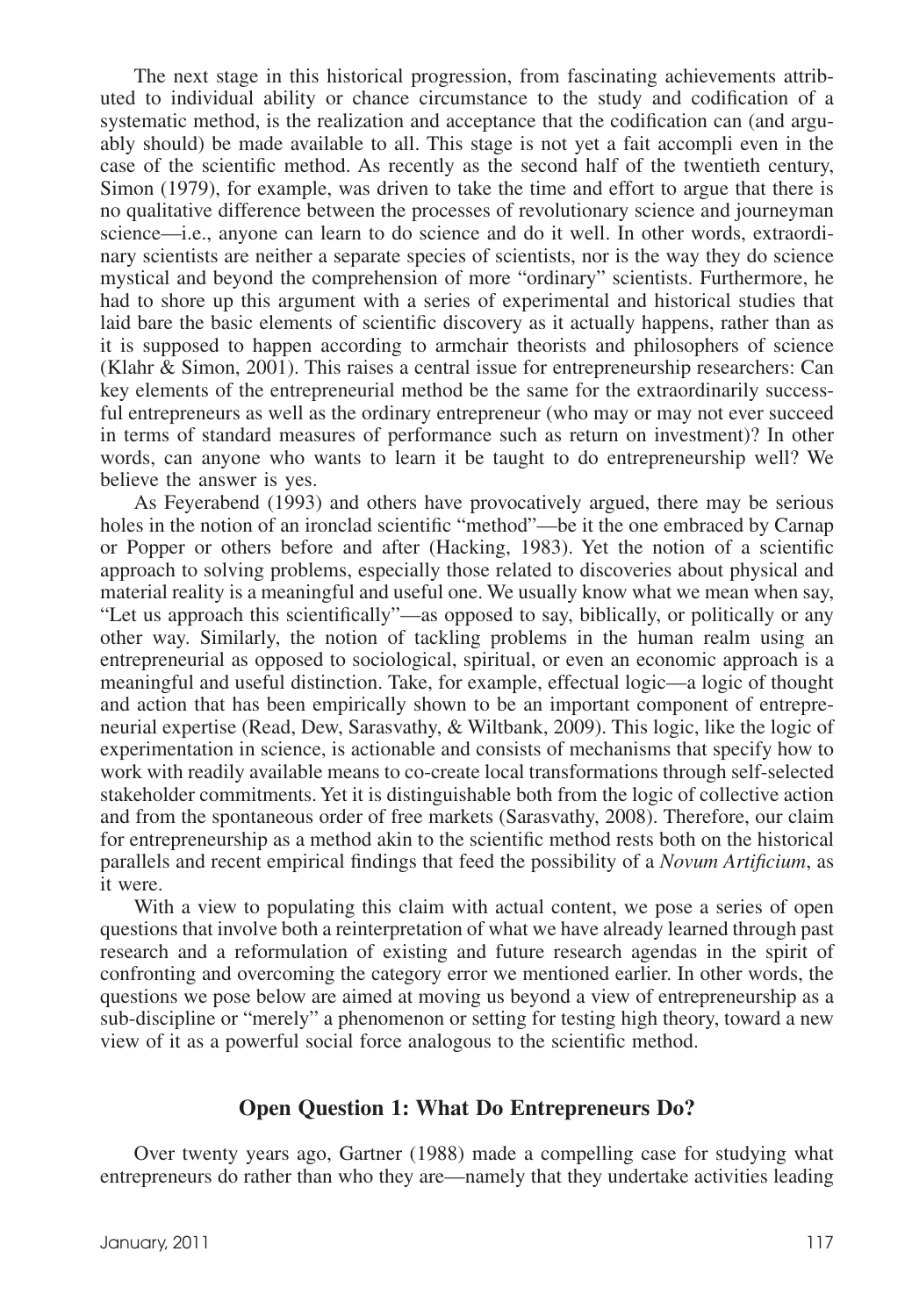to the creation of organizations. Since then, the field of entrepreneurship research has come to consider "opportunity" as the central construct of its distinctive domain (Venkataraman, 1997). For now, we can begin our exposition of the entrepreneurial method with the provisional assertion that entrepreneurs recognize, find and make opportunities (Alvarez & Barney, 2007; Sarasvathy, Dew, Velamuri, & Venkataraman, 2003). Conventional wisdom as well as a large portion of academic research has focused on how good entrepreneurs are at searching for opportunities and finding and exploiting them (Baron & Ensley, 2006; Erikson, 2001; Shane & Venkataraman, 2001; Singh, 2001). Which begs the question, of course, where all these opportunities come from in the first place? Who leaves the big bills on the sidewalk for the alert entrepreneur to find and cash in? Answers range from new developments in science and technology to the dynamics of the socio-economic environment including demographic, regulatory, and institutional changes (Shane, 2004). These answers, while quite correct in some cases, are far from complete. For (a) not all entrepreneurial opportunities are created through demographic, regulatory, and institutional changes—some are co-created through the entrepreneurial process itself; (b) in fact, some of those demographic, regulatory, and institutional changes themselves result from entrepreneurial drivers, conscious or unconscious, intentional or unintended; and (c) even when opportunities may originate in demographic, regulatory, and technological changes, they are subject to the Panglossian fallacy—namely that they can be claimed to pre-exist the process and deemed "discoverable" precisely because the process discovered them. Counterfactually, it is virtually impossible to prove the existence of opportunities that did not come to be. Finally, it is also possible to conceptualize opportunities in different ways so that what appears as discovered at one point in time may be shown to have been co-created at another.

For example, there is mounting empirical evidence that opportunities are often created by the entrepreneurial process itself—in other words, entrepreneurs and their stakeholders often end up co-creating new opportunities that neither they nor those of us in their immediate periphery could or did anticipate (Read et al., 2009; Sarasvathy, 2008). What is more interesting is that the most experienced entrepreneurs explicitly implement such a co-creation process—that is, they act and behave in ways that generate and power this virtuous cycle (Read et al.). Entrepreneurial efforts thus generate a perpetual motion machine, as it were, that moves Adam Smith's invisible hand beyond static efficiency into an endless dynamic of new opportunities. But there is a kicker to this cornucopian process—namely, that the nature of these new opportunities is inherently unpredictable even what counts as an "opportunity" becomes in a way difficult to define before it actually comes to be.

For example, what was the elevator pitch for Starbucks? Coffee consumption in the United States had been on a steady downward trend for almost two decades before Starbucks was created. Could one really argue that this was a market waiting to be tapped by an alert visionary? Nor was it an act of heroic individual creativity—Howard Schultz did not found the original Starbucks company nor was Starbucks the first specialty coffee shop. Peets Coffee was already a niche business in California. The tapestry of the Starbucks we know so well today was painstakingly stitched together from a variety of stakeholder inputs including those from customers, commercial artists, and community leaders who knowingly or unknowingly participated in a co-creation process that has transformed urban landscapes from Seattle to Ankara (Koehn, 2001).

How about Google? Clearly not the first commercially viable search engine—and certainly not the magnitude of success envisioned even by its own founders who were at one time eager to sell it for a million dollars. Luckily for them, there were no takers (Battelle, 2006; Vise, 2005). If we are to twist the Google story to fit our theories of latent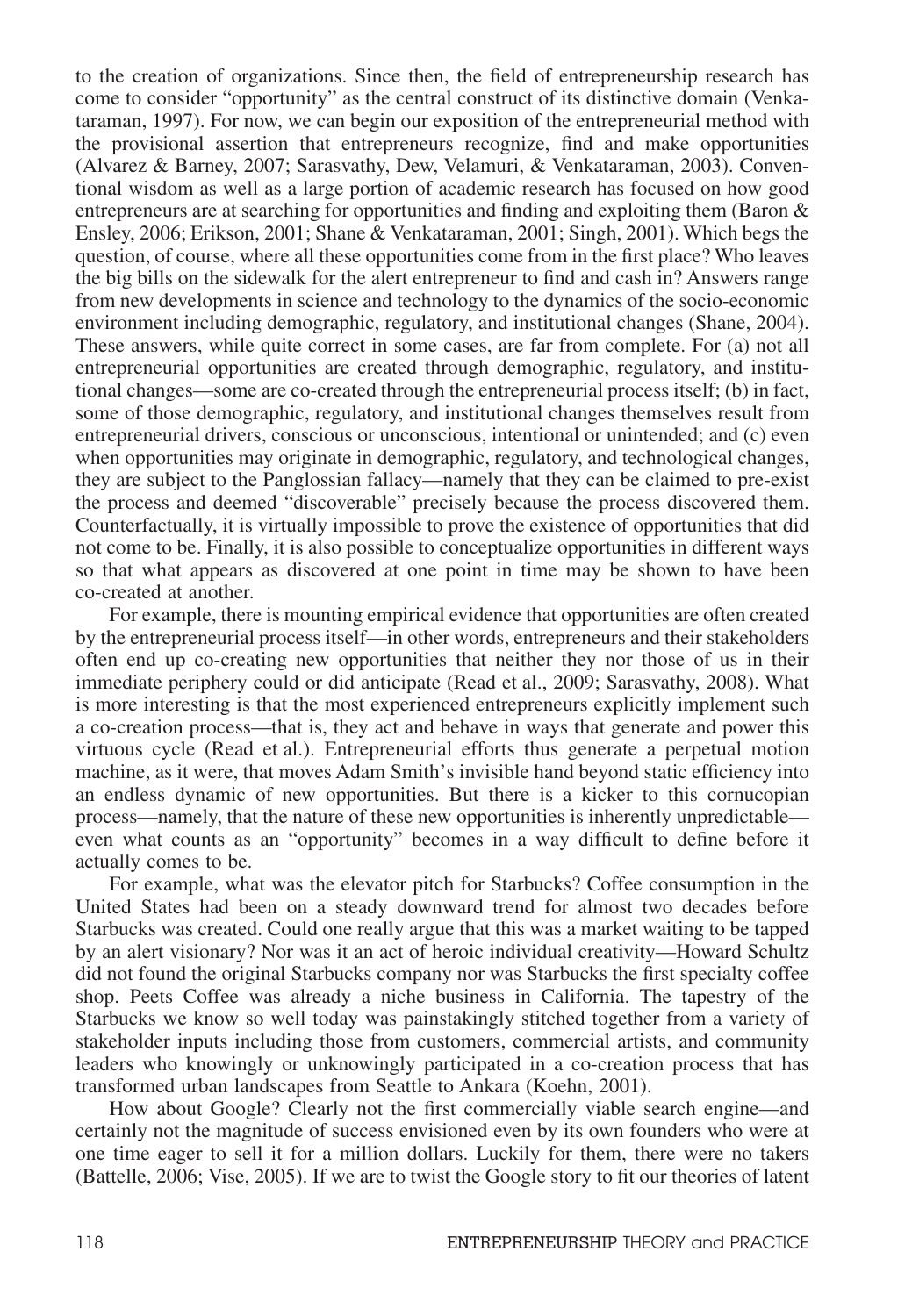demand, then we would be hard put to describe what is *not* a potential market. Our sidewalks will be strewn with big bills, or even constructed entirely out of stacks of currency that we only need pick up as we go (Kirzner, 1973, 2009; Olson, 1996). Surely we need a way out of this absurdity.

# **Open Question 2: How Are Markets Made?**

Received wisdom in economics suggests that markets exist either as obvious or latent demand and market competition acts as a discovery procedure to develop technological and other forms of innovation to provide solutions to both (Hayek, 1984). Historical evidence does not always support this for demand does not always pre-exist even in a latent or dormant form (Lancaster, 1971). Moreover, a market is more than demand and supply (Fligstein, 2002). Markets are complex webs of relationships and logistics involving the entire spectrum of organizational challenges from individual initiative to collective action (Olson, 1996). Neither theories of free markets nor governmental and institutional theories are sufficient to explain the coming into being of new markets. According to Santos and Eisenhardt (2009), entrepreneurs use "soft power" strategies to co-construct organizational boundaries in order to dominate nascent markets. Histories of well-known ventures from Wedgwood to Estee Lauder suggest that creativity, wile, and chutzpah have to combine with serendipity and endless extended efforts in creating and sustaining new social networks (Koehn, 2001). That is why most new markets are surprises—highly improbable and hence difficult to predict before they actually come to be (Sarasvathy  $\&$ Dew, 2005).

Two sets of evidence attest to this: Negative evidence provided by the sheer abundance of failed predictions (including those by entrepreneurs whose own endeavors helped falsify their own predictions) and positive evidence from unanticipated new markets. Here is a list in no particular order:

• "No imaginable commercial value. Who would pay for a message sent to nobody in particular?"—David Sarnoff's associates in response to his urging investment in the radio in the 1920s.

• "Forget it. No Civil War picture ever made a nickel."—MGM executive, advising against investing in *Gone With The Wind*.

• "With over 50 foreign cars already on sale here, the Japanese auto industry isn't likely to carve out a big slice of the US market."—Business Week, August 2, 1968

• "I think there's a world market for about five computers."—Thomas J. Watson, chairman of the board of IBM.

• "There is no reason anyone would want a computer in their home."—Ken Olson, president of Digital Equipment Corp, 1977.

Even entrepreneurs celebrated as prescient and visionary after the fact often had to build their markets brick by brick, long after the proverbial light bulb of discovery went off over their unsuspecting heads. When Howard Schultz came back from Italy wanting to build his first coffee shop based on Starbucks, the original founders of Starbucks would have none of it. At the turn of the twentieth century in India the Kirloskar brothers could not sell their six metal plows even though they clearly increased productivity tenfold over wooden plows. Not until they worked with social reformers and the independence movement to educate a large swathe of farmers on the links between economics and patriotism could they grow their venture into the enduring firm it is today. Edison had to learn similar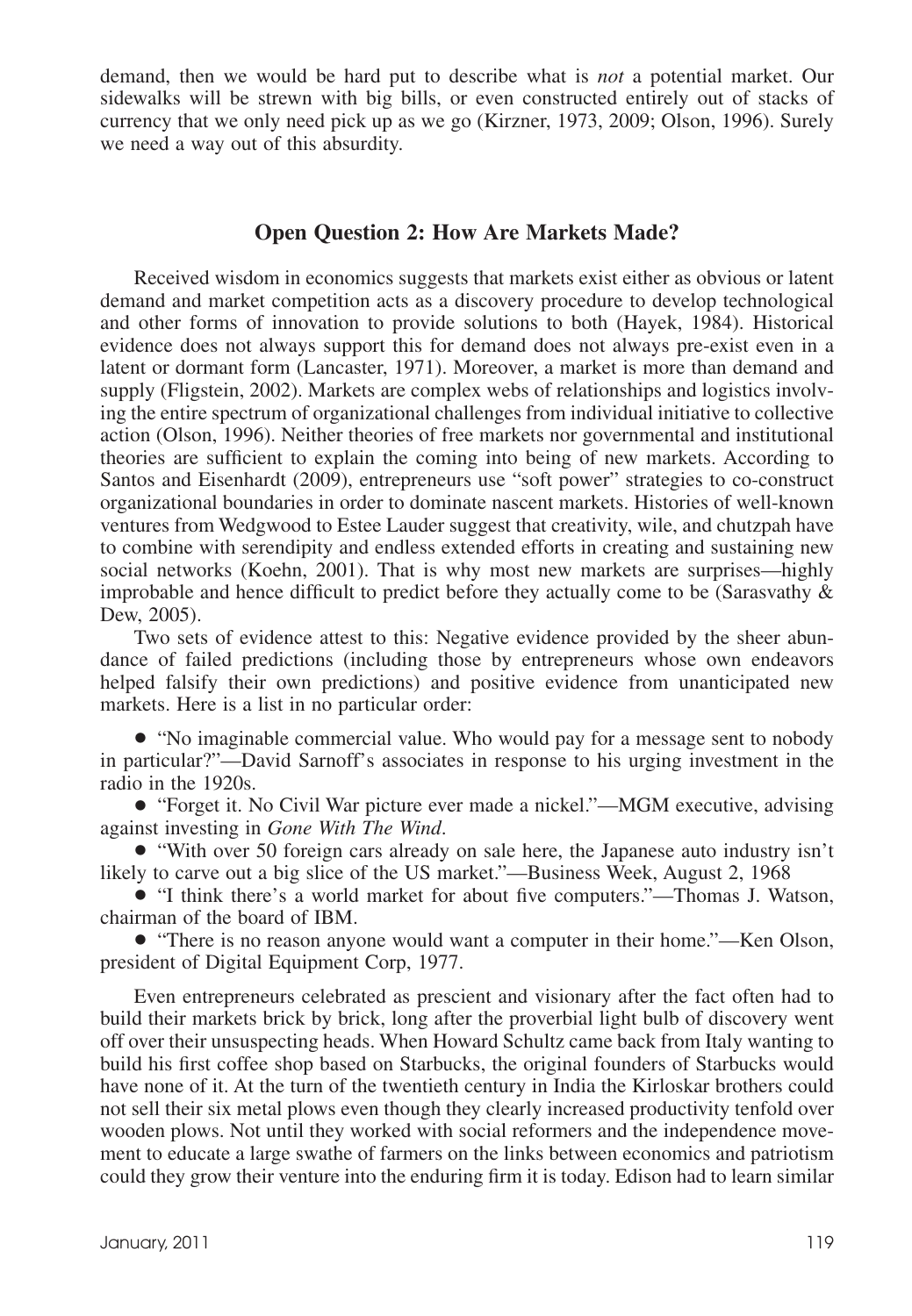lessons in marketing the incandescent bulb in the United States. Preachers inveighed against its use as the work of the devil—how else could the abominable separation of heat from light have been accomplished? (Baldwin, 2001). And Grameen Bank was no exception in having to change the world before it could grow its market for what might seem the easiest product to sell—uncollateralized loans—because Bangladeshis had a taboo against women touching money—literally (Yunus, 2009).

In most cases, successful entrepreneurs appear like visionaries after the fact, persistent, almost pig-headed visionaries at that, steadfast in the single-minded pursuit of their vision in the face of skeptic naysayers and in the absence of resources within their control (Tellis, Golder, & Christensen, 2001). But a microscope on their early actions highlights another story—one of doing the doable and stitching together a variety of stakeholder commitments, many from folks who *self*-selected into the process<sup>2</sup> in return for a shot at shaping the vision (Sarasvathy  $\&$  Dew, 2005). Often neither entrepreneurs nor their stakeholders had quite articulated a coherent vision of the market until after it came to be. In fact, it is the co-creation of the vision, a vision that concurrently gets embodied into the components of the new market emerging from the process that is the primary result of the entrepreneurial process. Here the familiar story of uncommitted prospects haggling over a mouthwatering pie is replaced by the reality of selfselected stakeholders actively engaged in shaping committed ingredients into unanticipated new confections. So who is actually the "entrepreneur" in this process of market creation, if not the prescient, persistent visionary hero who makes it all happen against incredible odds?

# **Open Question 3: Who Is Not a Potential Entrepreneur?**

If the category we call entrepreneurs includes not only those who seek and find opportunities but also those who make them almost serendipitously from readily available bits and pieces, and moreover, if we include their self-selected stakeholders who help transform the amorphous vision into valuable new ends through commitments contingent on the unexpected, who could we exclude from the category of potential entrepreneurs? The answer simply is: no one. Therefore, in our efforts to educate, legislate, and acculturate an entrepreneurial society, we may want to follow the precedent offered by the scientific method, not treating science only as a profession although it can be; instead treating it as an essential part of basic education. That means starting in middle school or earlier and excluding no one. The appropriate arena for entrepreneurial education will then consist in a distinct set of reasoning and problem solving skills with or without specialized business tools of the kind found in formal business schools.

Entrepreneurship, in this view, becomes even more than a specific set of skills; it becomes a generalized method such as the scientific method—a form of reasoning and logic the exercise of which would be as useful a skill as arithmetic, reading, writing, and basic scientific reasoning (Sarasvathy, 2008). And at least as important as civic engagement, civil discourse and the critical development of moral and ethical judgment. Entrepreneurship, then, is not merely a career option or a fallback position in cases of employer downsizing or economic downturns; it comes to be seen as a widespread driver of social change (Weber, Heinze, & DeSoucey, 2008).

<sup>2.</sup> That is, were not strategically pursued and "sold" by a visionary entrepreneur.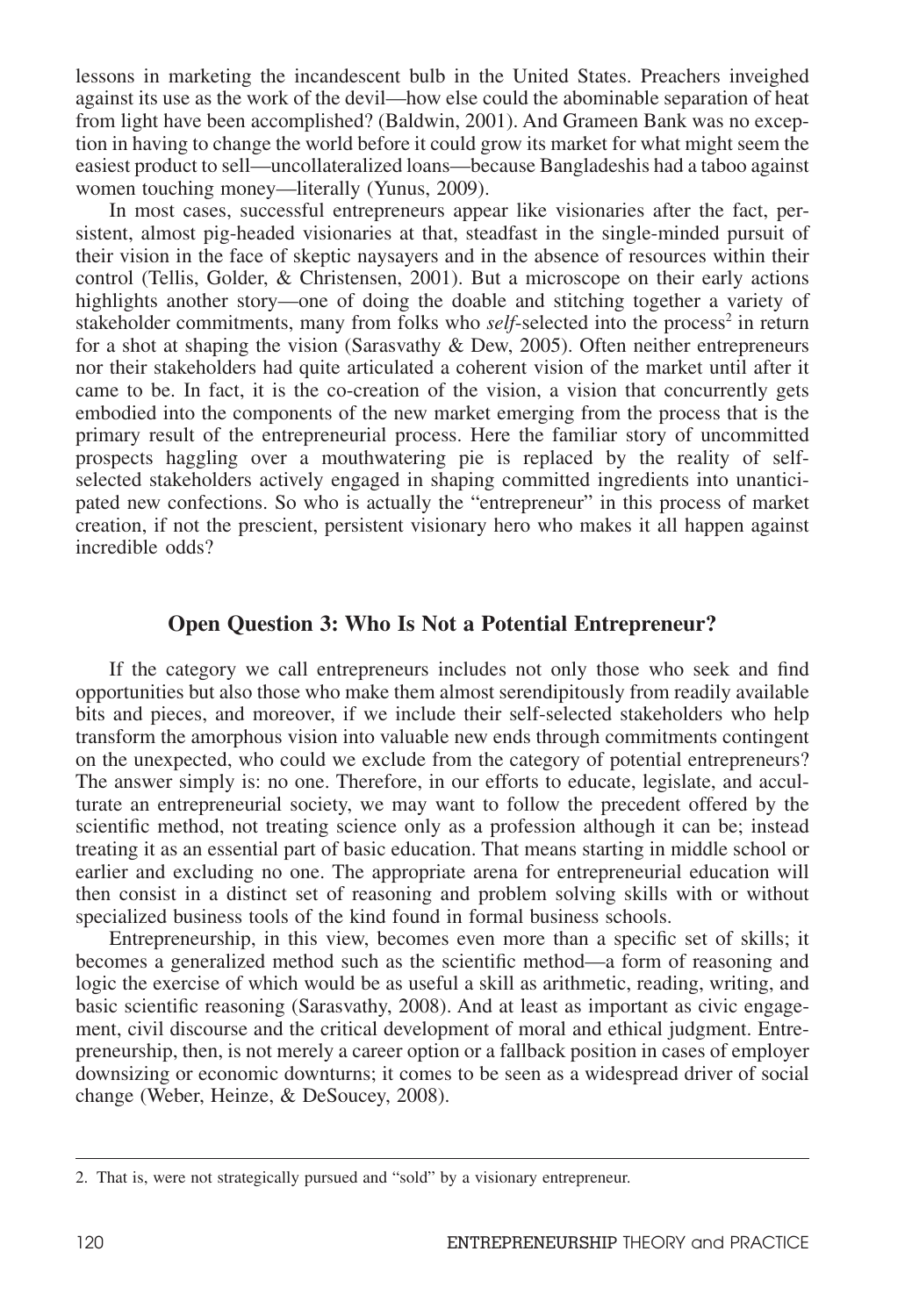# **Open Question 4: How Does Entrepreneurship Go Beyond Technology Commercialization and Economic Development to Driving Social Innovation and Human Development?**

One could argue that Bill Gates and Pierre Omidyar have done as much if not more for social change and human development than Turing, von Neumann, Mother Teresa, or Nelson Mandela. Yet there is an important difference. The latter are necessary but insufficient, the former sufficient but unnecessary. Turing and von Neumann were necessary to create computers, but neither computers nor electronic auction sites were necessary for human development. Yet sweeping social changes resulting in a variety of new possibilities for human development resulted from the products of eBay and Microsoft. Similarly, one cannot imagine the end of apartheid or the care of lepers without Mandela and Mother Teresa even if they could not have accomplished these alone. But one can imagine climate change problems being resolved through a variety of commercially viable renewable energy products each of which may not be necessary in itself. Entrepreneurs operate in and continually create a world in which no particular set of conditions is necessary for success and progress. Their job is to implement sufficient even if unnecessary conditions instead. Each solution they implement may be local and temporary, but successful solutions are usually spatially and temporally stable *enough* and profitable *enough* for us to move the goalpost to a new threshold of human aspiration.

One might argue that whether one emphasized the role of necessary but insufficient causes such as those embodied in heroic individuals or the sufficient but unnecessary solutions offered by a method such as the entrepreneurial method is a matter of one's worldview. But the choice of worldview makes a real difference in the world. And therefore, which worldview we adopt in formulating policies and designing pedagogy is not something we can leave entirely to individual scholars' subjective viewpoints. It is necessary to build on the variety enabled by such subjectivity, but an intersubjective consensus is crucial and worth striving for if we are to build on the potential offered by the thesis we are advocating here—namely to move beyond entrepreneurship as a phenomenon to extracting the principles and techniques comprising its method and making them widely available as part of basic education.

In social science, it is customary to regret the difficulty of finding sufficient conditions that guarantee the achievement of valued objectives, even as we discover necessary conditions upon which we ought to build our solutions. Utopias are notoriously hard to come by and impossible to sustain once found. The optimal social choice problem in economics is a case in point. The Nobel prize winning economist, Kenneth Arrow proved the impossibility of creating a system that would guarantee optimal social choice (Arrow, 1951). One inference we can draw from the theorem is that that mysterious and elusive thing called human "judgment" is and will always be inevitable in our efforts to achieving better social choice. On the one hand, this is cause for dismay, but on the other, it may be cause for real hope. Another Nobel laureate, Amartya Sen, showed the feasibility of achieving local optima with a little bit of effort at getting sufficient numbers of people on the same page (Sen, 1999). Others have also contributed to the optimism. Lindblom, for example, provided a marginal mechanism that could lead (or in his words "muddle through") to better choices even in the face of overall disagreement on larger principles (Lindblom, 1959).

Studies of entrepreneurial action offer a procedural rationality for accomplishing such local coherences leading to spatially and temporally limited optima (Simon, 1978). Such optima provide sufficiently stable conditions that enable human progress. Progress can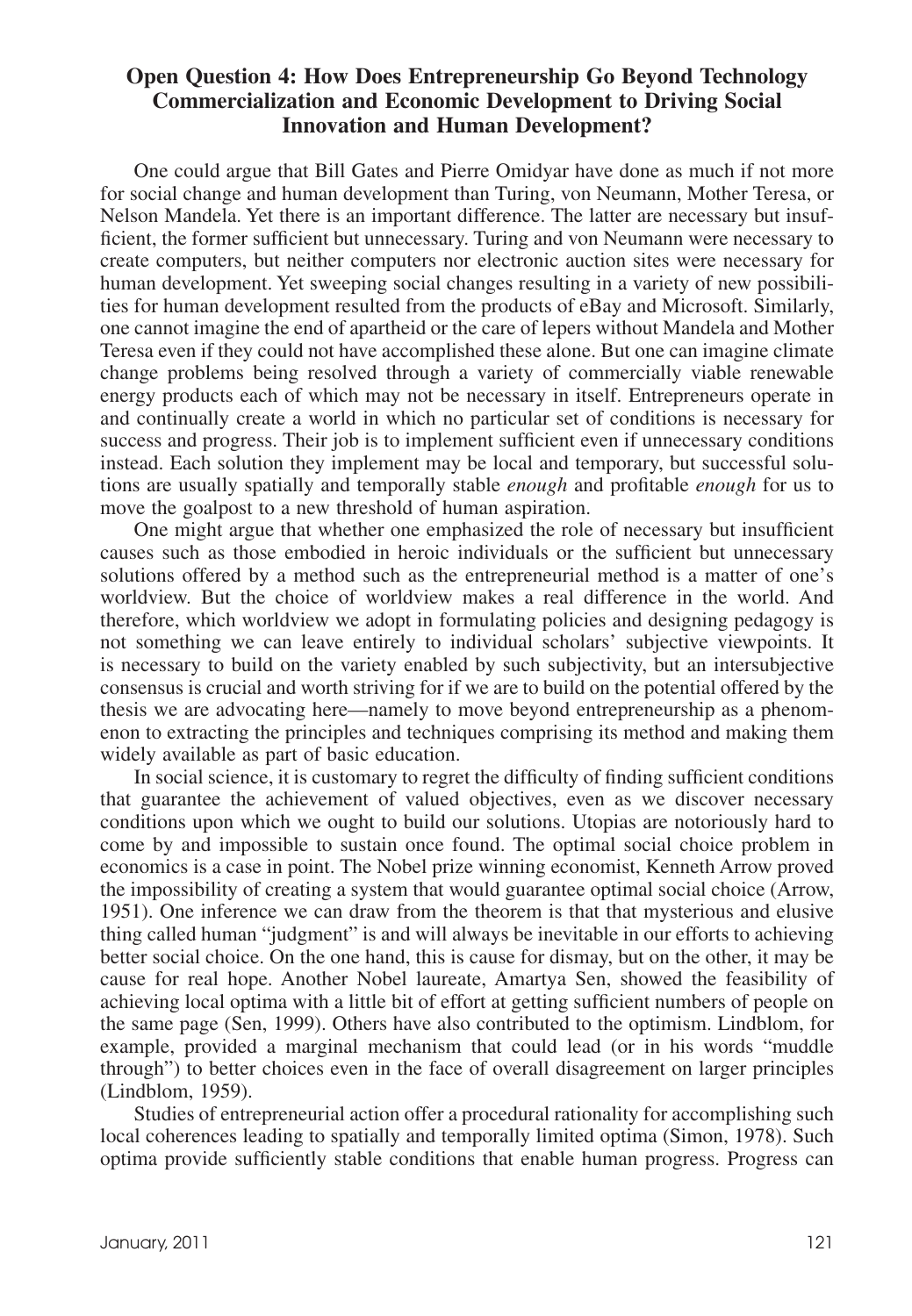include building on past successes as well as tearing down and reshaping parts of the present that do not work well. Which to do when is decided through the kaleidic dance of evolving stakeholder networks of varying sizes that implement the entrepreneurial process we have been describing. Entrepreneurial action, our studies show, is above all, *interaction*—interaction over time, between stakeholders, and through local transformations of every kind of environment imaginable. The procedural rationality embodied in these interactions not only reshapes economic and social landscapes, it reconstitutes individual preferences and values, making over everything from utility functions to cultural identities. Only by conceptualizing entrepreneurship as a method can we hope to push its uses beyond technology commercialization and economic development and put it to work to build social innovations that make a positive difference in human development.

In the face of such a radical and transformative process such as the one propelled by this larger view of the entrepreneurial method, how can we distinguish a for-profit venture from other kinds of endeavors?

# **Open Question 5: Are Social Ventures Different From For-Profit Ventures?**

One simple answer to this question is that some ventures declare themselves for-profit by explicitly incorporating themselves as such and subjecting themselves to the discipline of markets—or price mechanisms of one sort or another. Others eschew the necessity to seek a positive cash flow at the end of the accounting year and deny any individual the residual claims of ownership at the end of the day. Several compelling arguments have been presented for the separation between for-profit ventures and other types of organizations—including market failure, the psychology of giving, the biblical equation of money with evil, cultural and historical dictates against profiting from the unfortunate, and of course, sheer habit (Bator, 1958; McKean & Browning, 1975; Wolf, 1979; Zerbe, Richard, & McCurdy, 1999). All these arguments and even the very question "Are social ventures different from for-profit ventures?" however continue to perpetuate a dichotomy that may not have served us well in the past and may hinder the promise offered by our project of spelling out the entrepreneurial method.

Consider the fact that some goods and services are set aside to be produced through the for-profit system and others through either governmental or some form of not-forprofit system. And as a practical matter, this difference usually means that entrepreneurs have to deal with at least two different systems of funding and accountability when endeavoring to stitch together the local optima in social choice. For practicing entrepreneurs this further means that valuable skills acquired in the production of wealth cannot smoothly be transferred to the production of social welfare. For example, knowing how to make a pitch to investors for funding a casino does not always translate into compelling arguments to private foundations for funding child healthcare. Nor can the creativity and passion that drive people to save the earth or protect children be easily leveraged to produce economies that can nurture and sustain them after they have been seized from the potential ravages of climate change or disease and poverty. That is why we find that societies with large well-meaning public sectors are not always leaders in job market growth or rapid commercialization of inventions. And as Mancur Olson demonstrated, countries with the most markets are often the ones with large numbers of unresolved social problems (Olson & Kahkonen, 2000). The friction between for-profit and nonprofit costs a lot more than individuals and societies can afford—not to mention being theoretically unnecessary and practically harmful to the very causes it is supposed to serve. Even Mohammed Yunus calls for a re-labeling of nonprofits to nonloss enterprises. We would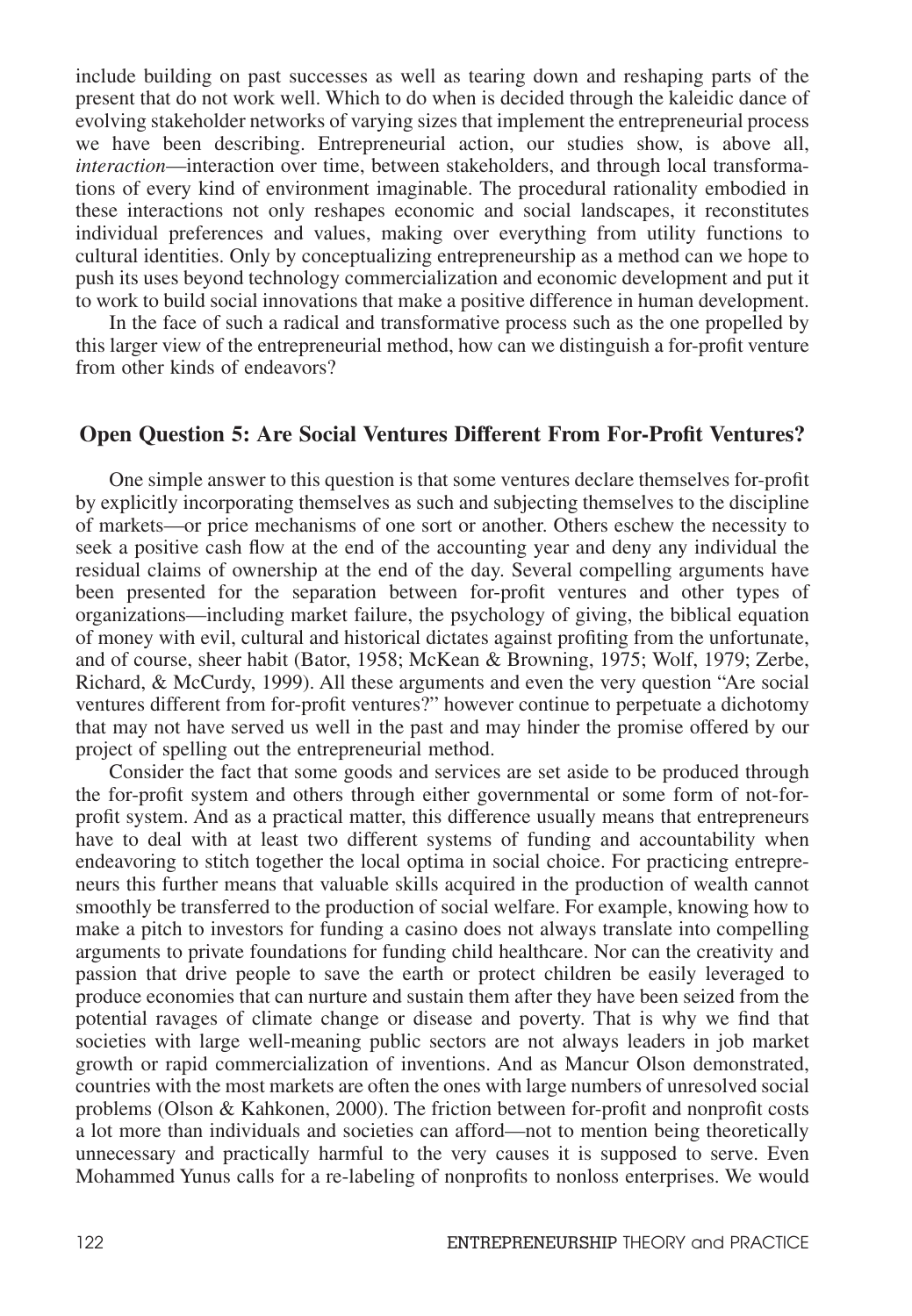like to point out that all enterprises are de-facto nonloss for when they run out of positive cash flows, they, in fact, cease to exist.

But Professor Yunus' call for relabeling is not to be taken lightly. History often pivots on a single word or phrase—slavery, kismet, God, royalty, government—battles are waged and debates seem endless—until another word turns the pivot in another direction altogether—equality, choice, reason, evolution, democracy, market. It appears to us we are stuck for the moment on profit—for and against. May we suggest an easier pivot? The word is *investment*.

#### **Open Question 6:** *Investing* **in Social Problems?**

Why is it that we *invest* in Genzyme or Microsoft, but *give* to Red Cross or Transparency International? Why is it that it takes 44 cents on a dollar for a good nonprofit to raise a dollar compared to about 5 for for-profits (Sargeant, Jay, & Lee, 2006)? Arguments fly back and forth that nonprofits subsidize for-profits or that nonprofits are less efficient and more fragmented than for-profits. And of course, the same tired old pivot—that for-profits are profitable and nonprofits are not. We find it difficult to believe that investing in software is more profitable than investing in the creative fount from which such a thing as "software" originated in the first place. If a piece of code that moves around a bunch of electrical impulses can create wealth, it is absurd to think that the mind that creates that piece of code is less profitable—and societies that foster and develop such minds even less so. We seek answers elsewhere.

For millennia, human beings did not realize how to harness and use the energies locked up in steam or in the movement and structure of atoms—just as we today struggle to usefully harness the energy locked up in sun, wind, and corn. Similarly, we simply have not yet found the mechanisms that can unleash the potential to close the virtuous circle connecting healthy societies with healthy babies and wealthy futures. Once a society has grown the baby and the ensuing adult has produced goods and services of value, we have relatively efficient and useful ways of pricing them and distributing them to those who want them and are willing and able to pay for them. With the invention of credit, we even know how to identify some of these in advance and reap the benefits within reasonable time lags. But credit markets are relatively new in human history (Poovey, 2008). There is considerable creative work ahead of us to expand them effectively to close the larger circle of human and social improvement. We do not believe this is a task better left to the revolutionary or to the policymaker. Instead we find tremendous scope in innovations already existent in today's credit markets. Moreover, these innovations can be transferred and transformed through entrepreneurial initiatives. The history of micro-credit alluded to earlier attests to such a profitable transfer. There is more where that came from. To give you but one new example, we present a brief case study:

# *Care Note* **Case Study**

In Pakistan there exists a nonprofit organization called *Care* that has founded and runs 120 schools. These schools are progressive in the sense that they teach both boys and girls, and their curriculum includes modern science and math. The schools collect data on several measures that can be compared with state-run and other types of schools in terms of relative performance. Like most nonprofits, *Care* meets its funding needs through donations.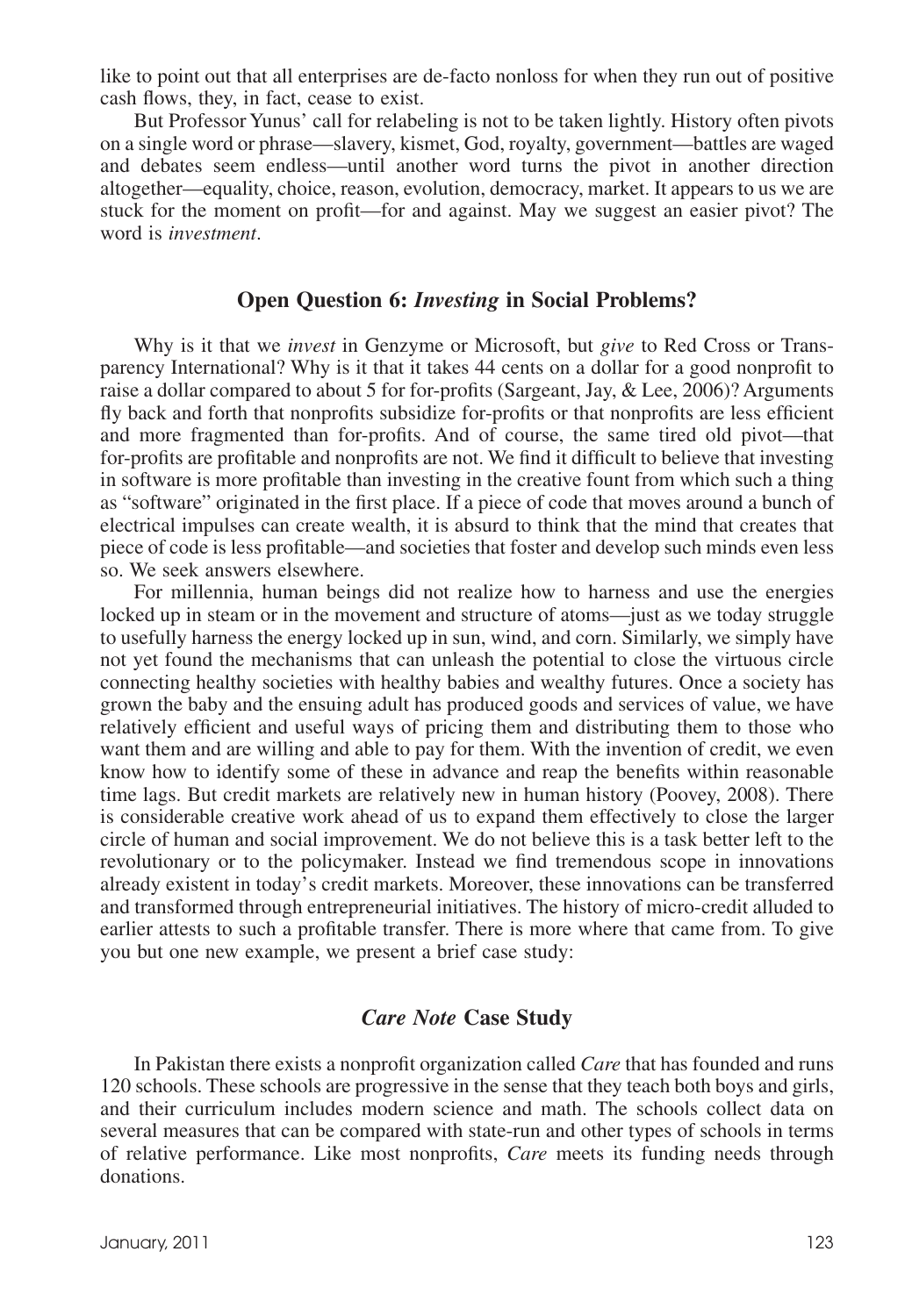Enter Marc Freudweiler, founder of Derilab—a Swiss for-profit venture that provides customized derivatives for high net worth individuals in Europe. Marc has designed a unique fixed investment instrument to fund *Care* in Pakistan. The idea is very simple. An interested donor (in this case *investor*) buys a 10,000 Euro *Care* note that is underwritten by a major bank—say UBS. Like any other fixed investment, the *Care* note is invested in global capital markets and earns a fixed income. The coupon payment that comes in at the end of the year goes to the *Care* schools if they have met pre-set performance metrics; if they fail to meet the metrics, the coupon payment reverts back to the investor. The specific metrics are decided by an independent body of experts—known to and trusted by both investor and investee in advance.

The design is simple. The schools only need to continue doing what they need to do well anyway—and they are not only guaranteed funding, they can clearly estimate the magnitude of the funding in advance so they can plan ahead. And they do not have to incur the usual costs of fundraising. Nor do they have to worry about donors unexpectedly reneging on pledges. Similarly, donors do not lose their principal since only the income earned on the principal is sent to *Care*. Nor do they have to worry about taking their money out in case of unanticipated contingencies; they can simply sell the Note on the bond market. Most guesswork and whim are taken out of the process—and the virtuous circle of need and funding is closed through that purest link of all—performance.

The beauty of the design is the way it stands a more familiar view of investment on its head, while at the same time pivoting us away from that old dichotomy of for- and nonprofit. Here the investment is based on the return—both the for-profit return from the market and the nonprofit return from the investee. Yet no generalized measures are required; specific metrics designed to fit the needs of the particular venture and its spatio-temporal or socio-political environment are sufficient. This is in contrast to other initiatives to "rationalize" social ventures—such as the development of SROI and other generalizable accounting metrics for nonprofit ventures.

There are of course, problems with even such an ingeniously simple design. Formidable hindrances come from the tax code as well as from the pervasive separation thesis that keeps for- and nonprofit apart. Not only is the effort to overcome the separation considered radical and quixotic, it is also assumed that society as a whole, or at the very least, governments and policy makers will have to step in to spearhead such a revolution. A more general principle is at work here: whenever it is not clear which components of a problem are to be left to private enterprise and which to collective or governmental action, the meta-decision between market and nonmarket mechanisms should be left to sociopolitical processes and not to creative entrepreneurial actions. Our challenge to this principle brings us to one of our most provocative questions.

# **Open Question 7: Is Entrepreneurship an Instrument of Free Markets or Is it an Alternative to the Market Versus Government Debate?**

Long after Frank Knight emphasized the importance of entrepreneurial "judgment" in creating the very notion of "profit," entrepreneurship scholars from Schumpeter to Baumol have bemoaned the lack of a central role for the entrepreneur in economic theory (Baumol, 1968; Knight, 1921; Schumpeter, 1942). The oft-repeated quote about the Prince of Denmark is a notable symptom of this lament. Yet economists refer to the "entrepreneur" all the time—a word that pinch-hits for the firm, the production function, the manager, and more recently the innovator, besides being a surrogate for a variety of other mechanical devices at the heart of the economic system of supply and demand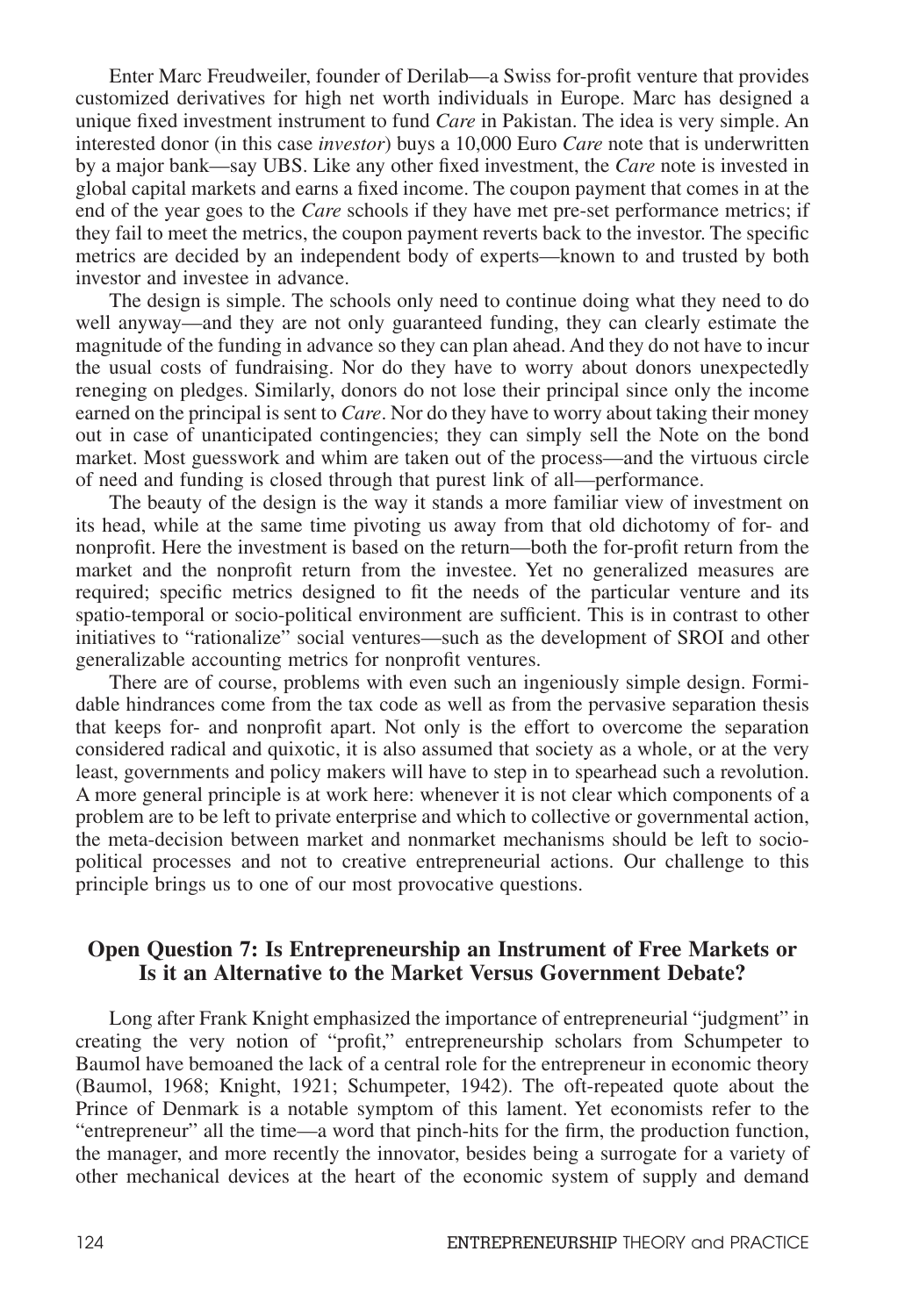equilibrated by the invisible hand. In this rhetorical free-for-all, the entrepreneur has simply disappeared into the market versus government debate. Instead of empirically examining where new markets come from we simply assume this elusive and obliging figure called the entrepreneur will miraculously produce it out of thin air. Even Arrow (1962) acknowledged it: "When a market can be created, we assume it will be."

Clearly entrepreneurship, embodied in the process we have so far sketched in this essay, is not merely an instrument of free markets. Instead it uses both markets and governments as instruments in formulating and achieving new ends, even inventing other types of institutions along the way. Entrepreneurship thus provides a way to transcend the market versus government debate just as it provides new pivots away from the old dichotomy of for-profit and nonprofit ventures. In our view, entrepreneurship is a method, a meta-logic or procedural rationality if you will, to help us coherently yet pragmatically rethink and reformulate the categories that matter to human and societal progress.

It may be useful at this point to remind ourselves once again of the historical analogy with the development and role of the scientific method. For millennia, until Francis Bacon spelled out the techniques and logic of systematic discovery embodied in scientific experiments, inventions were occasional events, products of serendipity or thanks to so-called gifted men who could "read" the signs of nature (North, 2003). But by the nineteenth century, to paraphrase Whitehead (1997), invention had been routinized and millions of scientists trained in the scientific method have since helped move the world (literally) from a speed record of about 20 mph in chariots to over 18,000 mph in orbit over the course of less than two centuries (Toffler, 2005).

Imagine what the entrepreneurial method could do if we are able to extract, codify, and disseminate the "how" as well as the "what" of the outcomes of entrepreneurship. Already, the artifacts attributed to entrepreneurial action include not only firms and economic value, but also the creation of new markets (Santos & Eisenhardt, 2004; Sarasvathy & Dew, 2005), new opportunities (Alvarez & Barney, 2007; Sarasvathy et al., 2003), new institutions (Battilana et al., 2009; Pacheco, York, Dean, & Sarasvathy, 2010), and social change (Austin, Stevenson, & Wei-Skillern, 2006; Dean & McMullen, 2007; Mair & Marti, 2009; Townsend & Hart, 2008; Zahra, Gedajlovic, Neubaum, & Shulman, 2009). In order to nudge future entrepreneurship research in the direction of this task of spelling out the entrepreneurial method, we offer three immediate possibilities that we hope serve as stepping stones to the real work ahead of us.

# **Toward the Specification of the Entrepreneurial Method: Three Suggestions for Future Research**

To summarize our arguments so far, there exists a distinct method of human problem solving that we can categorize as entrepreneurial. The method can be evidenced empirically, is teachable to anyone who cares to learn it, and may be applied in practice to a wide variety of issues central to human well-being and social improvement. These arguments imply that it could be a useful and valuable enterprise for scholars of entrepreneurship to begin researching entrepreneurship as a *method* as well as a phenomenon or setting for testing theories from other disciplines. We believe that researching entrepreneurship as a method will entail (1) making the inter-subjective a key unit of analysis, (2) seeing heterogeneity as a basis for the design of human artifacts, and (3) specifying the role of the entrepreneurial method and the mechanisms that embody it.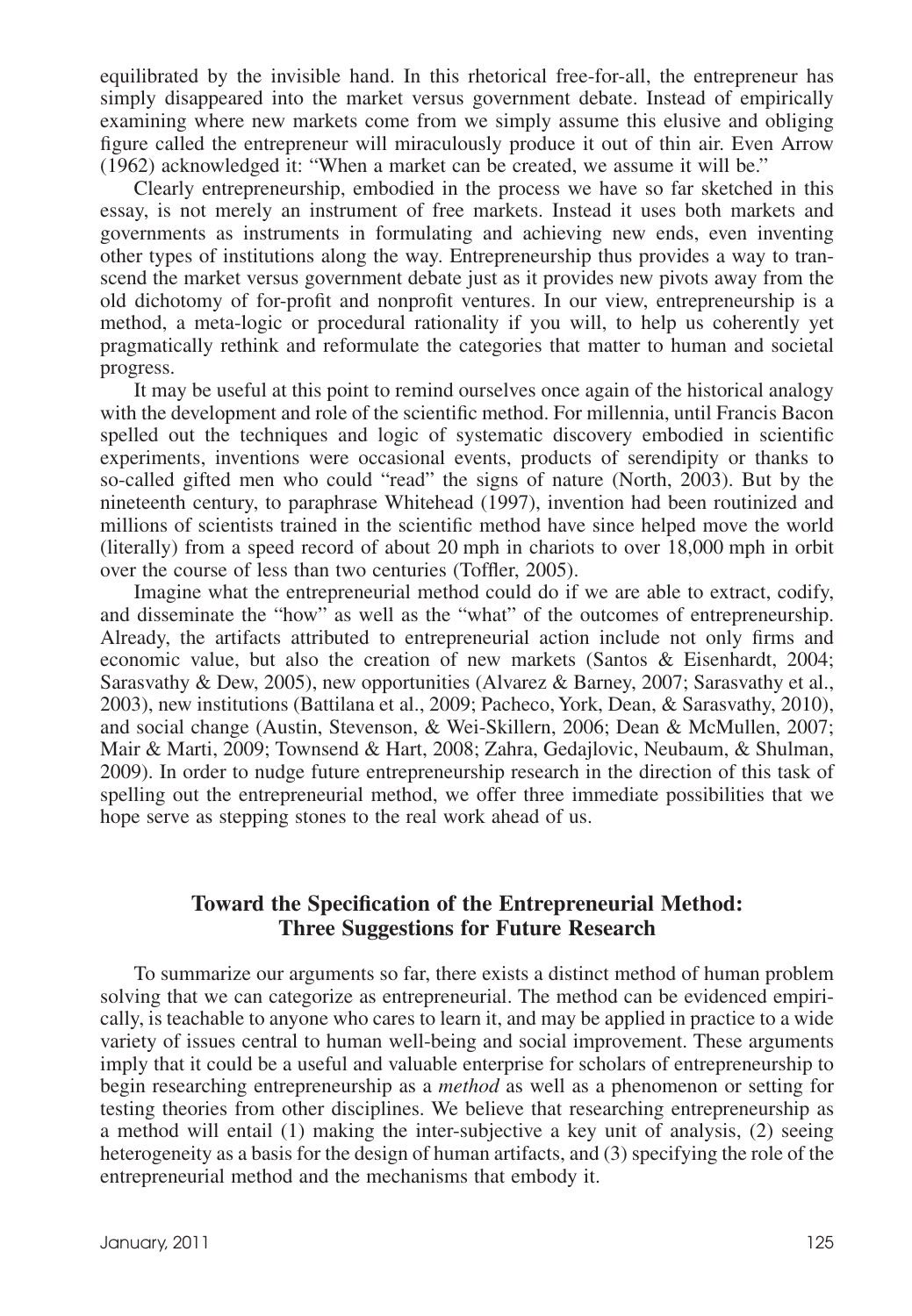# **Making the Inter-Subjective a Key Unit of Analysis**

Currently, the dominant convention with regard to psychological and sociological approaches to entrepreneurship research consists in using either the individual or the team as the unit of analysis (Packalen, 2007; Ruef, 2003). An exhaustive search of the literature turned up virtually no journal article on details of the numerous relationships and deals that entrepreneurs routinely negotiate with a wide variety of stakeholders. Even a rare exception such as Rea (1989) used survey methods that call for individual responses from one party to the relationship—venture capitals in this particular case. It is rather surprising that over four decades of empirical work has not even scratched the surface of intersubjective interactions between entrepreneurs and their stakeholders, be they early partners, customers, suppliers, professional advisors, employees, or the local communities within which the fledgling new venture is located. Considerable work has been done on alliances and social networks. But the bulk of these studies seek to identify characteristics of alliances and networks that contribute to firm performance. After a comprehensive review of the literature (Hoang & Antoncic, 2003) summarized their findings as follows:

Network-based research in entrepreneurship is reviewed and critically examined in three areas: content of network relationships, governance, and structure. Research on the impact of network structure on venture performance has yielded a number of important findings. In contrast, fewer process-oriented studies have been conducted and only partial empirical confirmation exists for a theory of network development. In order to address unanswered questions on how network content, governance, and structure emerge over time, more longitudinal and qualitative work is needed. Theory building in this field would benefit also from a greater integration between processand outcome-oriented research.

Almost the entirety of social networks research takes networks as mostly given and outside the control of human action, hence not a source of valuable input into developing a *method* of doing entrepreneurship. In a recent and rare exception that examined qualitative case studies of alliances in the wireless gaming industry, Ozcan and Eisenhardt (2009) asserts this: *Extant research addresses attributes of high-performing alliance portfolios but not how executives originate such portfolios...* and then goes on to develop an inductive model that seeks to take the literature beyond *a deterministic account of dyadic interdependence and social embeddedness.* Even scarcer are studies that actually look into the structures of deals and the processes through which the deals came to be structured the way they are. In our considered opinion, an entire unexplored terrain of possibilities lies dormant in the area of how entrepreneurs transform bits and pieces of current realities into valuable new opportunities through productive interaction with others.

Even the literature that is directly focused on negotiations has mostly neglected new venture creation processes. Consider for example, that Bazerman, Curhan, Moore, and Valley's (2000) classic and comprehensive review of the growing literature on negotiations does not include the words "venture" or "entrepreneur" at all. Also, the very idea of "transformation" or "design" or "co-creation" as opposed to "bargaining" is new to the literature on negotiations. Linda Putnam's (2004) exhortation to negotiation scholars to incorporate transformative notions is a case in point.

On the one hand, negotiation research has shown that people often fail to reach mutually beneficial agreements even when they may be readily available (e.g., Bazerman & Neale, 1992; Thompson, Gentner, & Loewenstein, 2000). On the other hand, research has also begun to show that such agreements are reached and even new and unanticipated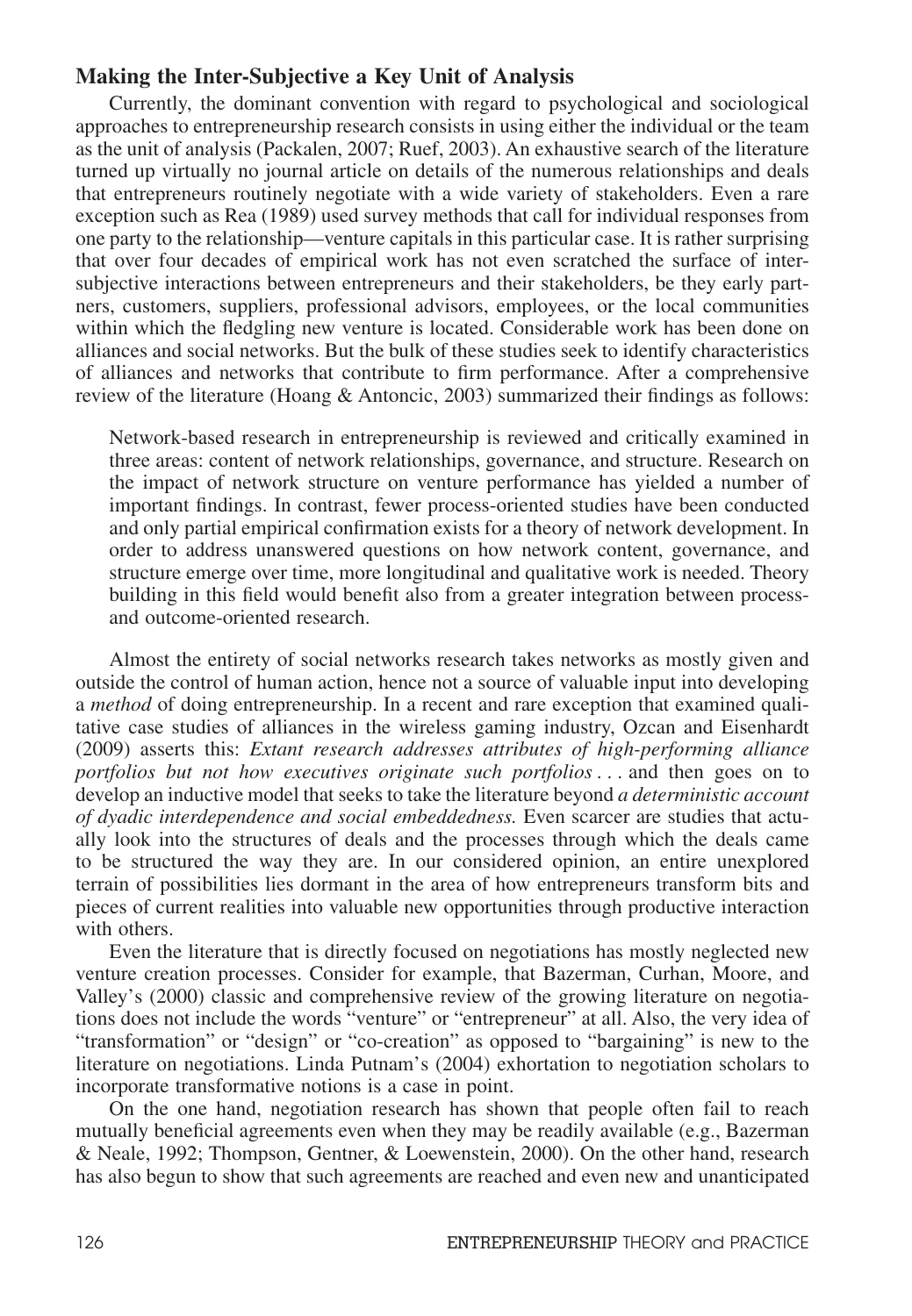ones forged through repeated exchanges between the same negotiators (Pruitt & Rubin, 1986; Thompson et al., 2000). Indeed, Lawler and his collaborators have shown that commitment leading to stable group formation occurs through a process of repeated negotiated exchanges:

The development of relational cohesion and commitment is an endogenous process that emerges from the interaction between actors. (Lawler & Yoon, 1996, p. 90)

In the abstract to the paper, Lawler and Yoon (1996) summarize the results of their laboratory experiments as follows:

The behavioral consequences are a tendency for actors to (1) stay in the exchange relation despite attractive alternatives (2) provide each other token gifts, and (3) contribute to a new joint venture. (p. 89)

All these examples from sociological and psychological literatures on relational exchanges and interpersonal negotiations point to fertile untapped resources for future entrepreneurship research. Furthermore, fully embracing the proposition that "Most of our approaches to the world are mediated through negotiation with others," (Bruner, 1986) has important implications not only for new research, but also for re-examining and challenging existing dogma in our field. Furthermore, we believe that a deeper understanding of stakeholder relationships in entrepreneurship can both challenge and contribute to the literature on negotiations and relational sociology.

# **Seeing Heterogeneity as a Basis for the Design of Human Artifacts**

Heterogeneity is a pervasive problem in entrepreneurship research. As early as the 1980s, Low and MacMillan (1988) argued:

Being innovators and idiosyncratic, entrepreneurs tend to defy aggregation. They tend to reside at the tails of personality distributions, and though they may be expected to differ from the mean, the nature of these differences are not predictable. It seems that any attempt to profile the typical entrepreneur is inherently futile.

More recently, Davidsson (2008) has argued in some detail that the phenomenon of entrepreneurship exhibits heterogeneity along several dimensions and across every aspect of research including design, sampling, operationalization of variables, and analysis. The study not only catalogs the various types of heterogeneity problems that arise in the context of entrepreneurial/venture performance, but also suggests strategies for dealing with these problems. Several of these fixes have to do with taxonomizing the phenomenon, strictly bounding samples to particular industries or other dimensions of the taxonomy, developing comparable metrics, and seeking to find natural experiments or designing controlled laboratory experiments.

Davidsson's arguments about heterogeneity are also applicable at the level of the entrepreneur. As we pointed out in the beginning of this article, the vast literature on the role of individual traits and personality variables has produced mixed results at best. One reason could be that "entrepreneur" is not a monolithic category. Instead it may be that we need a taxonomy of entrepreneurs (whether organized around motivations, skills, industry, opportunity, or other relevant dimensions) and look for differences between subcategories in the taxonomy. However, we would like to contend that the problem of heterogeneity in entrepreneurial behavior goes deeper than the need to taxonomize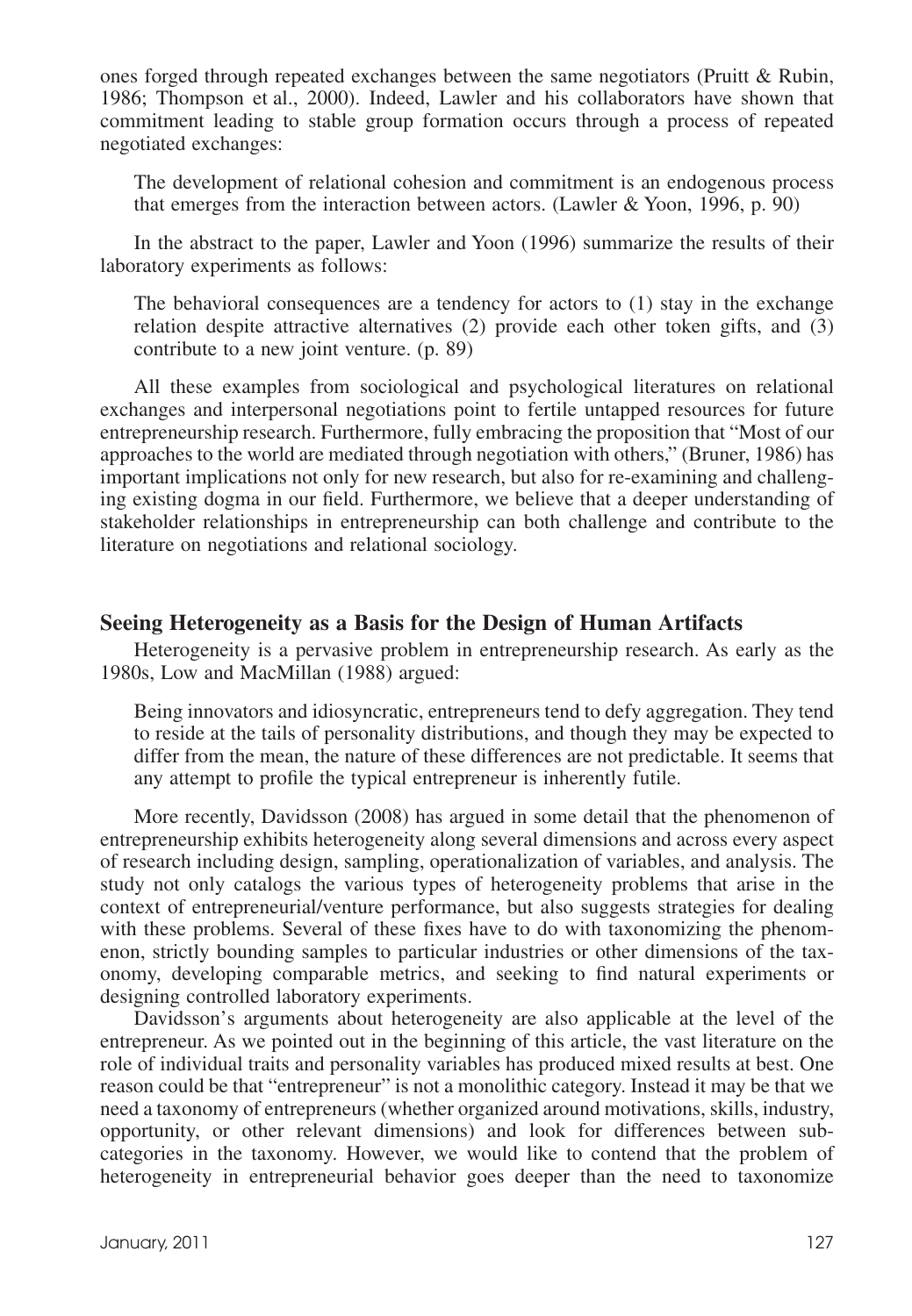entrepreneurial phenomena, that it is a more fundamental characteristic of human beings and human action in general—a peculiar triple helix of heterogeneity at that. Studies ranging from genetics (Lewontin, 1972) to meta-analyses of industry histories (Mairess & Griliches, 1990) all point to a possible fallacy in trying to categorize human behavior according to a priori traits or formal models. In other words, the evidence seems to suggest that heterogeneity is amazingly persistent and continues to appear at every level of analysis. Sarasvathy (2008) described three sources of unpredictability in human behavior as follows:

• *Heterogeneity.* People are very different from one another. However we might classify human beings into categories, variation *within* categories will be as likely and significant as *between* categories.

• *Lability.* People change over time. Not only behaviors, but traits and preferences change.

• *Contextuality.* People play multiple roles. For example, a person may be highly risk averse to jumping out of airplanes, but might nonchalantly short-sell stocks in a bull market.

Whereas heterogeneity as defined here appears to be a species trait that shows up in behavior in spite of institutions that nudge, push, and even compel people toward conformity and coherence, lability and contextuality appear to be just as likely to be driven through interactions with other individuals as being something innate and individual—i.e., inter-subjective, not merely subjective. Instead of starting with the assumption that human beings can a priori be grouped into stable categories in one way or another, what if we began our theorizing with the opposite assumption—that there are no stable categories; what matters is difference and change, continual flux of one sort or another? At first glance, this seems to make the problem of entrepreneurial (even all behavioral) research intractable and futile. But a second look suggests a productive opportunity for exciting new research. And that is the possibility that all categories are artificial—not in the sense of unreal and useless, but in the sense of carefully, yet interactively and iteratively designed (consider, for example, the U.S. Constitution) and/or emergent through patterned and path-dependent processes (such as technology ventures and standards bodies).

Another way to capture this argument is to begin researching entrepreneurship not only as a social science, but as a science of the artificial (Simon, 1996). Some specific lines of future research along these lines could include: attributing coherence in risk-taking behavior not only to innate traits but also to learned experience and deliberate practice; or, taking traditional conceptions of team building as finding members with shared interests who buy into the leader's vision, and adding to that a conceptualization of leadership as a process of designing goals from partially articulated and partially vague and inchoate preferences of a growing stakeholder network. The latter would be consistent with Geroski's (2003) argument that new markets come not only from well-articulated but unfulfilled demand, but also from inchoate demand that can be shaped through particular product offerings that allow them to coalesce into new preferences, needs, and wants.

# **Specifying the Role of the Entrepreneurial Method and the Mechanisms that Embody It**

If we accept the thesis that entrepreneurship is a method such as the scientific method and/or a social force such as democracy, there is an enormous task ahead of us in specifying when and where exactly the method can be applied, not to mention considering in great detail the mechanisms that constitute the method and how they can be applied. We have argued in this article that the entrepreneurial method can tackle a wide range of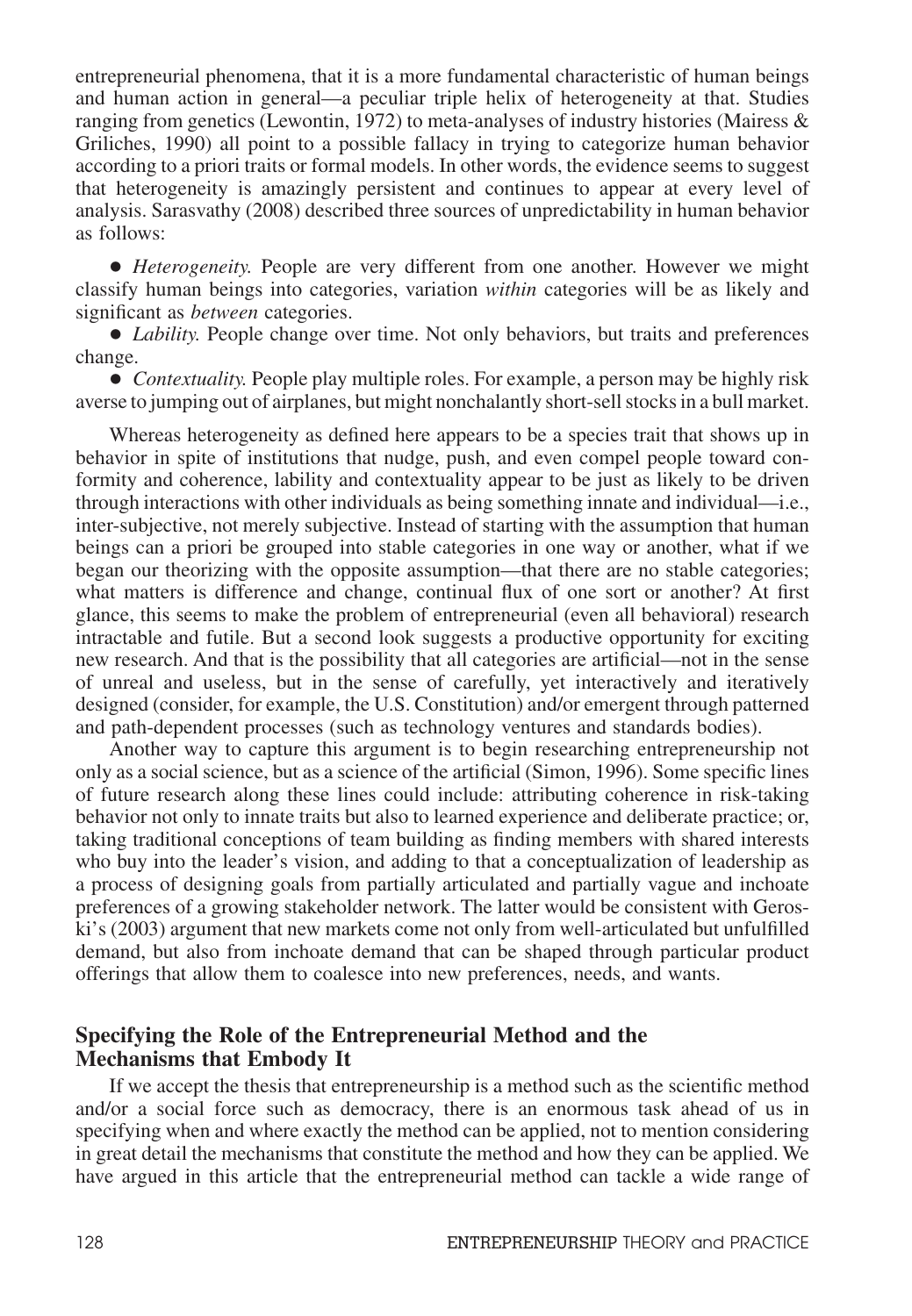problems in the human social realm. It is necessary, however, to investigate and explicate the problem space in more concrete terms. For example, when and how does the entrepreneurial method compete with other approaches such as scientific, regulatory, sociopolitical, etc.? More interestingly, perhaps, how can the entrepreneurial method complement and leverage other approaches, say, in the alleviation of poverty or in the achievement of social justice? We believe recent history is rife with natural experiments that can help tackle the task of greater specification of the problem space. Take the case of climate change, for example. Both nonprofit and for-profit entrepreneurial ventures compete with as well as leverage regulatory reform, R&D initiatives, corporate philanthropy, and international aid in this arena. It would be interesting, not to say impactful, to develop empirically grounded as well as a priori and formal theoretical frameworks that allow us to specify how exactly to mix and match synergistic strategies across different approaches and when and where to allow the methods to compete to let better solutions evolve.

The types of scholarly endeavors called forth by the task described above are also necessary at a more micro-level—namely in the case of particular mechanisms that embody the entrepreneurial method. With the historical advent of democracy as a form of political action, for example, voting mechanisms became a new area of research. Over decades of cumulative research, political scientists, economists, sociologists, legal scholars, and others have developed a vast body of work relating to a variety of voting-related phenomena (Riker & Ordeshook, 1968; Saari, 1989; Schuessler, 2000). We believe a similar fount of intellectual possibilities awaits us in connection with the entrepreneurial method. The mechanism of affordable loss in contrast with techniques such as DCF and real options (Dew, Sarasvathy, Read, & Wiltbank, 2009) provides a glimpse of one such mechanism. Bricolage is another such mechanism (Baker & Nelson, 2005). By mechanism therefore we mean specific learnable and teachable techniques such as those available in accounting, finance, and supply chain management. To be useful for becoming a building block of the entrepreneurial method, such mechanisms have to "hang together" logically—i.e., they have to be internally consistent with each other and "make sense" in terms of the overall purpose of the method, namely to unleash the potential of human nature to achieve desired ends and to generate viable and valuable new ends.

There exist several sources of data for building such mechanisms. Often these are data collected for other purposes. Take for instance the various types of stakeholder contracts that entrepreneurs enter into in building and growing their ventures. Several empirical studies in entrepreneurship use contracts as the basis for analyzing specific aspects of entrepreneurial performance. To cite but a few: Using alliance contracts as primary data, Weaver and Dickson (1998) challenged the importance of resource-based and environment-based factors in alliance performance and Reuer, Ariño, and Mellewigt (2006) deepened our understanding of antecedents to governance choices. Franchisorfranchisee contracts have also proved useful in understanding how entrepreneurs create and manage relationships in trying to grow their ventures (Jambulingam & Nevin, 1999; Leblebici & Shalley, 1996). Other studies have looked into research (Deeds & Hill, 1999) and customer (Yli-Renko, Sapienza, & Hay, 2001) relationships and yet others have investigated the VC-entrepreneurial venture relationships through the design and ongoing management of "deals" and term sheets (Cumming, Schmidt, & Walz, 2010; Petty & Gruber, 2009). The relevant fact here is that a wide variety of contracts exist as potential data to examine how entrepreneurs craft and manage relationships with a wide variety of stakeholders. While these have mostly been used to understand performance of particular aspects of venturing, they could also be used as data to begin inductive theorizing about specific mechanisms (say equity versus debt) or particular relational preferences (say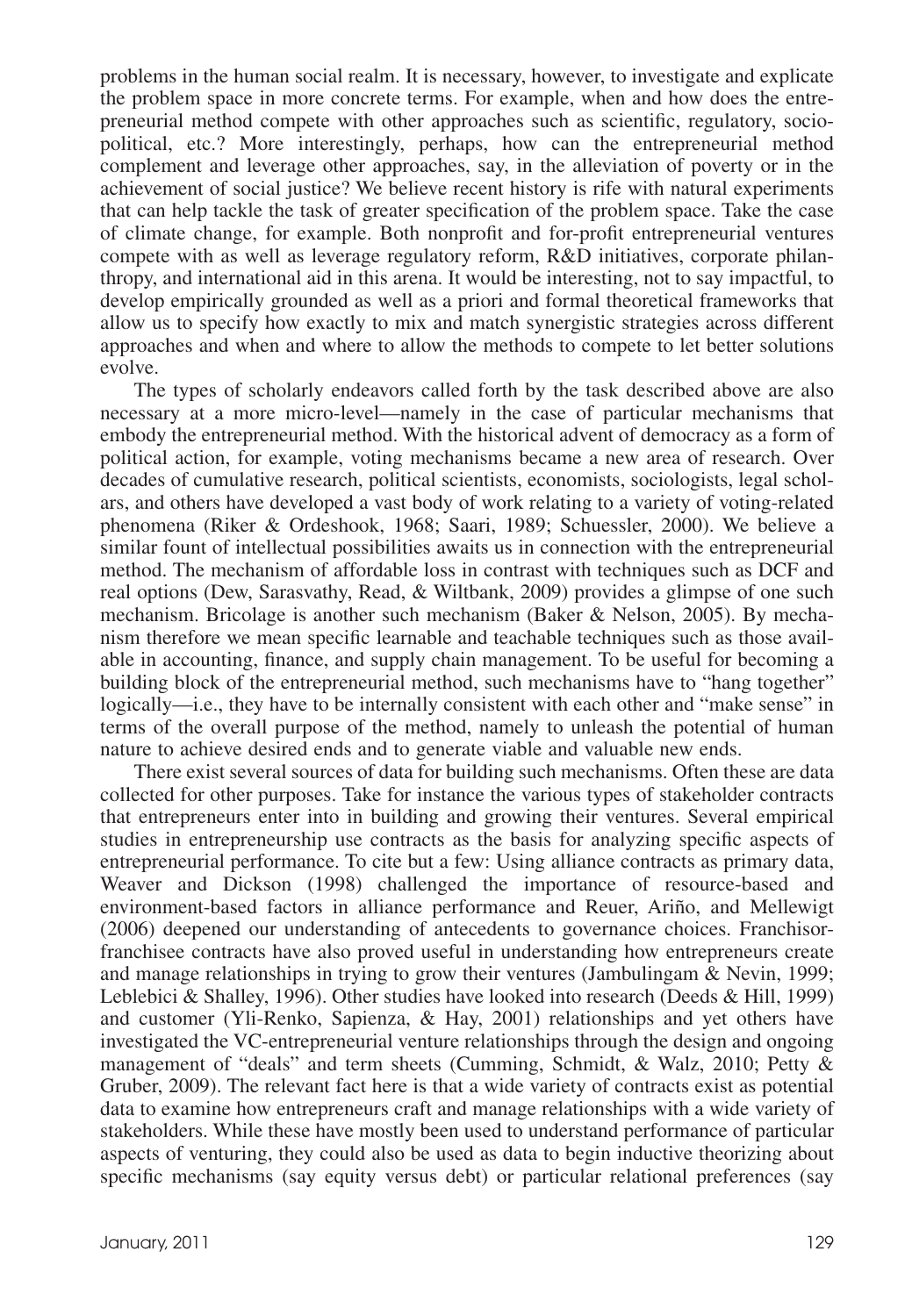control rights over certain types of decisions and not others) that constitute the entrepreneurial method.

Why and how would these mechanisms matter? Until now, for the most part, we have focused on entrepreneurship as a *phenomenon* and we have tried to understand how to create the conditions for good entrepreneurial performance whether at the firm level or at the societal level. That is akin to asking "What explains the discovery of penicillin or plate tectonics?" or trying to understand the role of government funding in the nature and magnitude of scientific output. To specify the *method* of science or of entrepreneurship, however, we have to roll up our sleeves and actually observe experienced entrepreneurs in action, read their diaries, examine their documents and sit in on negotiations—as did the scholarly and humanistic literati of Bacon's time. And as we extract and codify the "real helps" of entrepreneurial thought and action, we need to figure out ways to embody them in particular techniques and mechanisms that we refine in the laboratory and the classroom with a view to carefully determining the logical relationships both between these mechanisms and how they connect to the unleashing of human potential. In short, we have an exciting time of hard work ahead of us.

# **Conclusion**

In sum, we have argued here that by thinking of entrepreneurship as a subset of other disciplines such as economics or treating it as a setting for testing theories from these disciplines, we may be in danger of falling into a category error. One way out of this error is to reformulate entrepreneurship as a method of human action, comparable to social forces such democracy and the scientific method, namely, a powerful way of tackling large and abiding problems at the heart of advancing our species. This reformulation puts us on the brink of an exciting new endeavor encompassing pedagogy, policy, and practice in ways that are yet to be invented. Only if we choose to embark on this endeavor may we actively participate in and help shape a revolution that is already tiptoeing into the twenty-first century.

# **REFERENCES**

Alvarez, S.A. & Barney, J.B. (2007). Discovery and creation: Alternative theories of entrepreneurial action. *Strategic Entrepreneurship Journal*, *1*(1–2), 11–29.

Arrow, K.J. (1951). *Social choice and individual values*. New York: John Wiley and Sons.

Arrow, K. (1962). Economic welfare and the allocation of resources for inventions. In R. Nelson (Ed.), *The rate and direction of inventive activity* (pp. 165–180). Princeton, NJ: Princeton University Press.

Austin, J., Stevenson, H., & Wei-Skillern, J. (2006). Social and commercial entrepreneurship: Same, different, or both? *Entrepreneurship Theory and Practice*, *30*(1), 1–22.

Bacon, F. (2004). *Novum organum: True directions concerning the interpretation of nature.* Whitefish, MT: Kessinger Publishing, LLC.

Baker, T. & Nelson, R.E. (2005). Creating something from nothing: Resource construction through entrepreneurial bricolage. *Administrative Science Quarterly*, *50*(3), 329–366.

Baldwin, N. (2001). *Edison: Inventing the century*. Chicago: University of Chicago Press.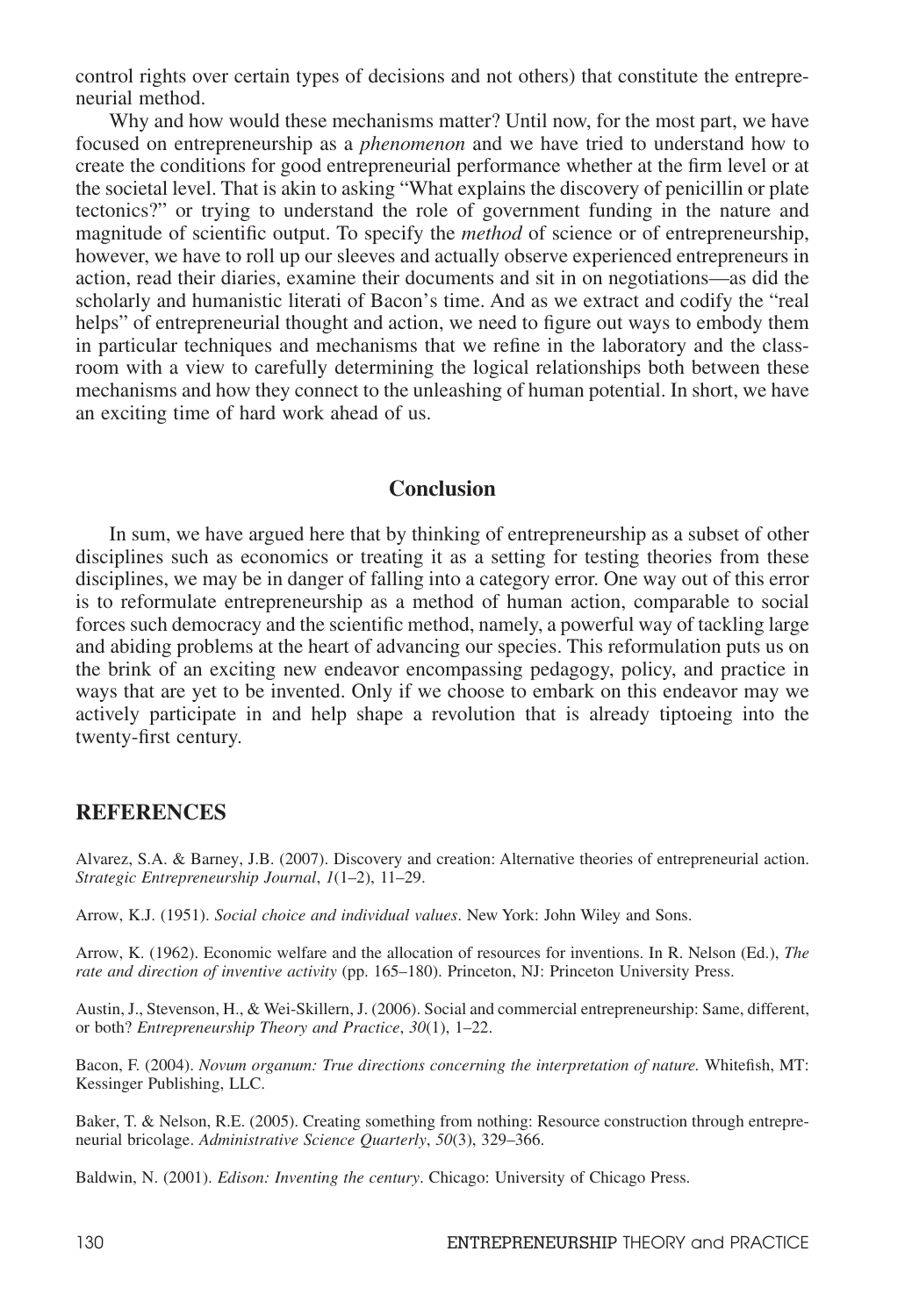Baron, R.A. & Ensley, M.D. (2006). Opportunity recognition as the detection of meaningful patterns: Evidence from comparisons of novice and experienced entrepreneurs. *Management Science*, *52*(9), 1331– 1344.

Bator, F.M. (1958). The anatomy of market failure. *The Quarterly Journal of Economics*, *72*(3), 351–379.

Battelle, J. (2006). *The search: How Google and its rivals rewrote the rules of business and transformed our culture*. New York: Penguin Group (USA) Incorporated.

Battilana, J., Leca, B., & Boxenbaum, E. (2009). How actors change institutions: Towards a theory of institutional entrepreneurship. *Academy of Management Annals*, *3*, 65–107.

Baum, J.R., Frese, M., & Baron, R.A. (2007). *The psychology of entrepreneurship*. Mahwah, NJ: Lawrence Erlbaum.

Baumol, W.J. (1968). Entrepreneurship in economic theory. *The American Economic Review*, *58*(2), 64–71.

Bazerman, M.H., Curhan, J.R., Moore, D.A., & Valley, K.L. (2000). Negotiation. *Annual Review of Psychology*, *51*(1), 279–314.

Bazerman, M.H. & Neale, M.A. (1992). *Negotiating rationally*. New York: Free Press.

Brockhaus, R.H. (1982). The psychology of the entrepreneur. In C.A. Kent, D.L. Sexton, & K.H. Vesper (Eds.), *Encyclopedia of entrepreneurship* (pp. 39–71). Englewood Cliffs, NJ: Prentice Hall.

Bruderl, J. & Schussler, R. (1990). Organizational mortality: The liabilities of newness and adolescence. *Administrative Science Quarterly*, *35*(3), 530–547.

Bruner, J. (1986). *Actual minds, possible worlds*. Cambridge, MA: Harvard University Press.

Cumming, D., Schmidt, D., & Walz, U. (2010). Legality and venture capital governance around the world. *Journal of Business Venturing*, *25*(1), 54–72.

Davidsson, P. (2008). *The entrepreneurship research challenge*. Cheltenham, UK: Edward Elgar.

Dean, T.J. & McMullen, J.S. (2007). Toward a theory of sustainable entrepreneurship: Reducing environmental degradation through entrepreneurial action. *Journal of Business Venturing*, *22*(1), 50–76.

Deeds, D.L. & Hill, C.W.L. (1999). An examination of opportunistic action within research alliances: Evidence from the biotechnology industry. *Journal of Business Venturing*, *14*(2), 141–163.

Dew, N., Sarasvathy, S.D., Read, S., & Wiltbank, R. (2009). Affordable loss: Behavioral economic aspects of the plunge decision. *Strategic Entrepreneurship Journal*, *3*(2), 105–126.

Dimaggio, P. (1988). Interest and agency in institutional theory. In L. Zucker (Ed.), *Institutional patterns and organizations* (pp. 3–22). Cambridge, MA: Ballinger.

Eisenhardt, K.M. (1989). Making fast strategic decisions in high-velocity environments. *The Academy of Management Journal*, *32*(3), 543–576.

Erikson, T. (2001)."The promise of entrepreneurship as a field of research": A few comments and some suggested extensions. *The Academy of Management Review*, *26*(1), 12–13.

Feyerabend, P.K. (1993). *Against method: Outline of an anarchistic theory of knowledge*. London: Verso Books.

Fligstein, N. (2002). *The architecture of markets, an economic sociology of twenty-first-century capitalist societies*. Princeton, NJ: Princeton University Press.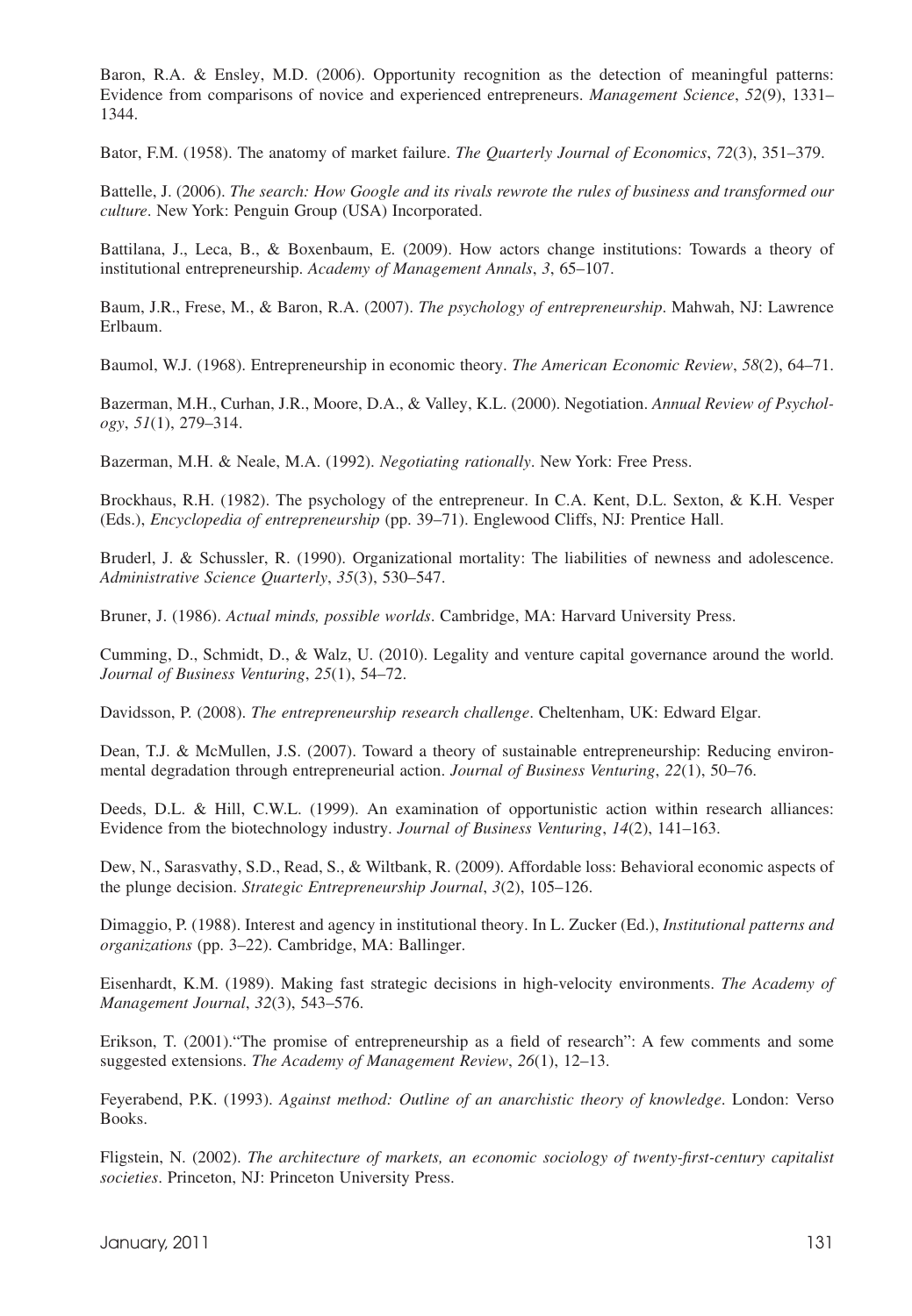Gartner, W.B. (1988). "Who is the entrepreneur?" is the wrong question. *American Journal of Small Business*, *12*(4), 11–32.

Geroski, P.A. (2003). *The evolution of new markets*. Oxford: Oxford Univesity Press.

Hacking, I. (1975). *The emergence of probability*. Cambridge: Cambridge University Press.

Hacking, I. (1983). *Representing and intervening: Introductory topics in the philosophy of natural science*. New York: Cambridge University Press.

Hayek, F.A. (1984). Competition as a discovery procedure. In C. Nishiyama & K. Leube (Eds.), *The essence of Hayek* (p. 257). Stanford, CA: Stanford University Press.

Hoang, H. & Antoncic, B. (2003). Network-based research in entrepreneurship: A critical review. *Journal of Business Venturing*, *18*, 165–187.

Jambulingam, T. & Nevin, J.R. (1999). Influence of franchisee selection criteria on outcomes desired by the franchisor. *Journal of Business Venturing*, *14*(4), 363–395.

Kirzner, I.M. (1973). *Competition and entrepreneurship*. Chicago: University of Chicago Press.

Kirzner, I.M. (2009). The alert and creative entrepreneur: A clarification. *Small Business Economics*, *32*(2), 145–152.

Klahr, D. & Simon, H.A. (2001). What have psychologists (and others) discovered about the process of scientific discovery? *Current Directions in Psychological Science*, *10*(3), 75–79.

Knight, F.H. (1921). *Risk, uncertainty and profit*. New York: Houghton Mifflin.

Koehn, N.F. (2001). *Brand new: How entrepreneurs earned consumers' trust from wedgwood to dell*. Boston: Harvard Business School Press.

Lancaster, K. (1971). *Consumer demand: A new approach*. New York: Columbia University Press.

Lawler, E.J. & Yoon, J. (1996). Commitment in exchange relations: Test of a theory of relational cohesion. *American Sociological Review*, *61*(1), 89–108.

Leblebici, H. & Shalley, C.E. (1996). The organization of relational contracts: The allocation of rights in franchising. *Journal of Business Venturing*, *11*(5), 403–418.

Lewontin, R.C. (1972). *The apportionment of human diversity in evolutionary biology*. New York: Appleton-Century-Crofts.

Lindblom, C.E. (1959). The science of muddling through. *Public Administration Review*, *19*, 79–88.

Low, M.B. & MacMillan, I.C. (1988). Entrepreneurship: Past research and future challenges. *Journal of Management*, *14*(2), 139–161.

Mair, J. & Marti, I. (2009). Entrepreneurship in and around institutional voids: A case study from Bangladesh. *Journal of Business Venturing*, *24*(5), 419–435.

Mairess, J. & Griliches, Z. (1990). Heterogeneity in panel data: Are there stable production functions? In P. Champsaur (Ed.), *Essays in honour of Edmond Malinvand* (Vol. 3, pp. 192–231). Cambridge, MA: MIT Press.

McClelland, D.C. (1961). *The achieving society*. New York: Free Press.

McKean, R.N. & Browning, J.M. (1975). Externalities from government and non-profit sectors. *Canadian Journal of Economics*, *8*(4), 574–590.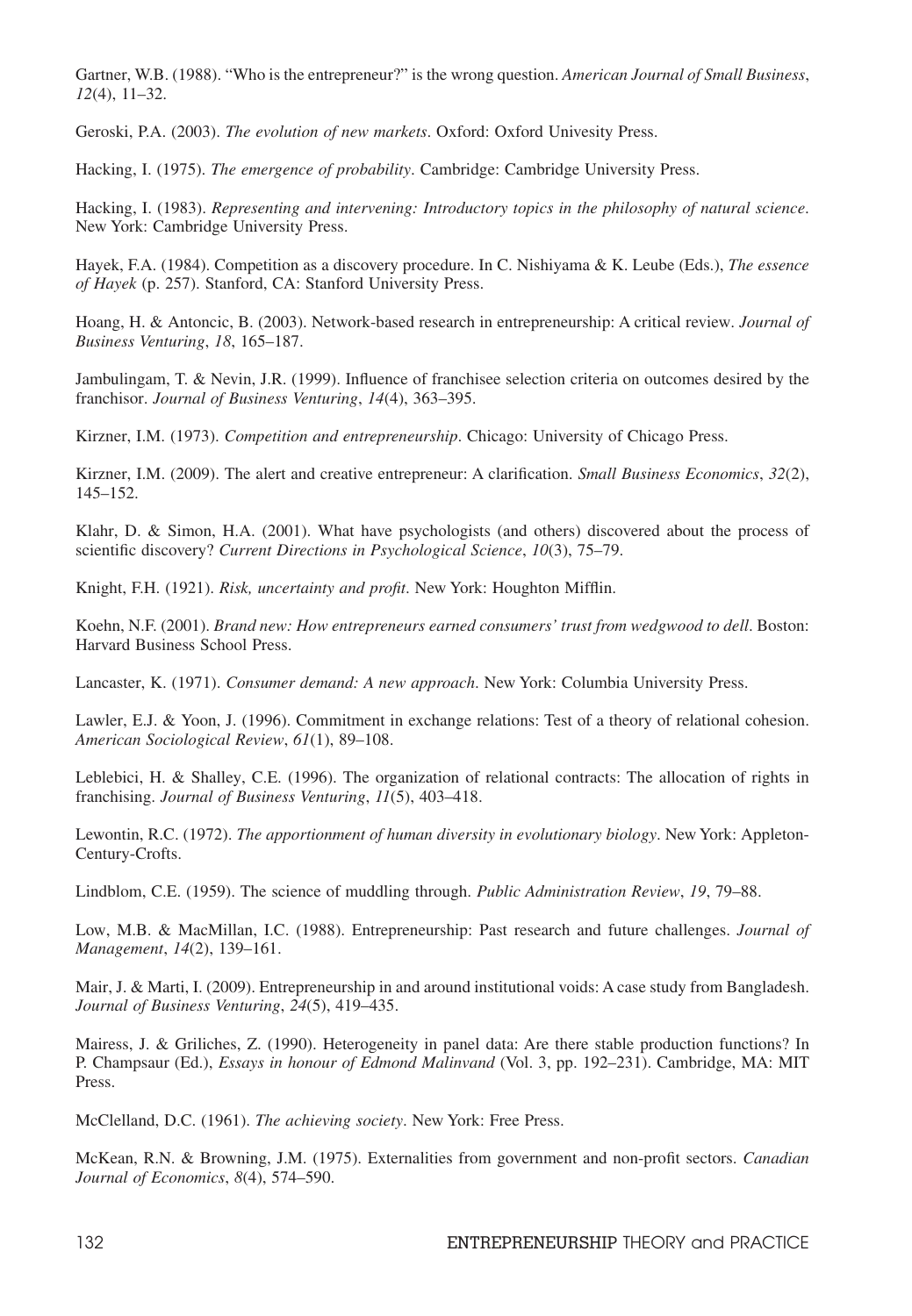Miner, J.B. & Raju, N.S. (2004). When science divests itself of its conservative stance: The case of risk propensity differences between entrepreneurs and managers. *Journal of Applied Psychology*, *89*(1), 14–21.

North, J.D. (2003). *The universal frame: Historical essays in astronomy, natural philosophy, and scientific method*. London: Continuum International Publishing Group, Limited.

Olson, M. (1996). Distinguished lecture on economics in government: Big bills left on the sidewalk: Why some nations are rich, and others poor. *The Journal of Economic Perspectives*, *10*(2), 3–24.

Olson, M. & Kahkonen, S. (2000). *A not-so-dismal science: A broader view of economics and societies*. Oxford: Oxford University Press.

Ozcan, P. & Eisenhardt, K.M. (2009). Origin of alliance portfolios: Entrepreneurs, network strategies, and firm performance. *Academy of Management Journal*, *52*(2), 246–279.

Pacheco, D.F., York, J.G., Dean, T.J., & Sarasvathy, S.D. (2010). The coevolution of institutional entrepreneurship: A tale of two theories. *Journal of Management*, *36*, 974–1010.

Packalen, K.A. (2007). Complementing capital: The role of status, demographic features, and social capital in founding teams' abilities to obtain resources. *Entrepreneurship Theory and Practice*, *31*(6), 873–891.

Petty, J.S. & Gruber, M. (2009). "In pursuit of the real deal": A longitudinal study of VC decision making. *Journal of Business Venturing*. doi:10.1016/j.jbusvent.2009.07.002.

Poovey, M. (2008). *Genres of the credit economy: Mediating value in eighteenth- and nineteenth-century Britain*. Chicago: University of Chicago Press.

Pruitt, D.G. & Rubin, J.Z. (1986). *Social conflict*. Boston: McGraw-Hill.

Putnam, L.L. (2004). Transformations and critical moments in negotiations. *Negotiation Journal*, *20*(2), 275–295.

Rauch, A. & Frese, M. (2007). Born to be an entrepreneur? Revisiting the personality approach to entrepreneurship. In J.R. Baum, M. Frese, & R. Baron (Eds.), *The psychology of entrepreneurship* (pp. 41–66). Mahwah, NJ: Lawrence Erlbaum.

Rea, R.H. (1989). Factors affecting success and failure of seed capital/start-up negotiations. *Journal of Business Venturing*, *4*(2), 149–158.

Read, S., Dew, N., Sarasvathy, S.D., & Wiltbank, R. (2009). Marketing under uncertainty: The logic of an effectual approach. *Journal of Marketing*, *73*, 1–18.

Reuer, J.J., Ariño, A., & Mellewigt, T. (2006). Entrepreneurial alliances as contractual forms. *Journal of Business Venturing*, *21*(3), 306–325.

Riker, W.H. & Ordeshook, P.C. (1968). A theory of the calculus of voting. *The American Political Science Review*, *62*(1), 25–42.

Ruef, M. (2003). The structure of founding teams: Homophily, strong ties, and isolation among U.S. entrepreneurs. *American Sociological Review*, *68*(2), 195–222.

Ryle, G. (1949). *The concept of mind*. London: Huchinson.

Saari, D.G. (1989). A dictionary for voting paradoxes. *Journal of Economic Theory*, *48*(2), 443–475.

Sagan, C. (1983). *Cosmos*. Westminster, MD: Random House Publishing Group.

Santos, F.M. & Eisenhardt, K.M. (2004). *Constructing markets and organizing boundaries: entrepreneurial action in nascent fields.* Paper presented at the Academy of Management.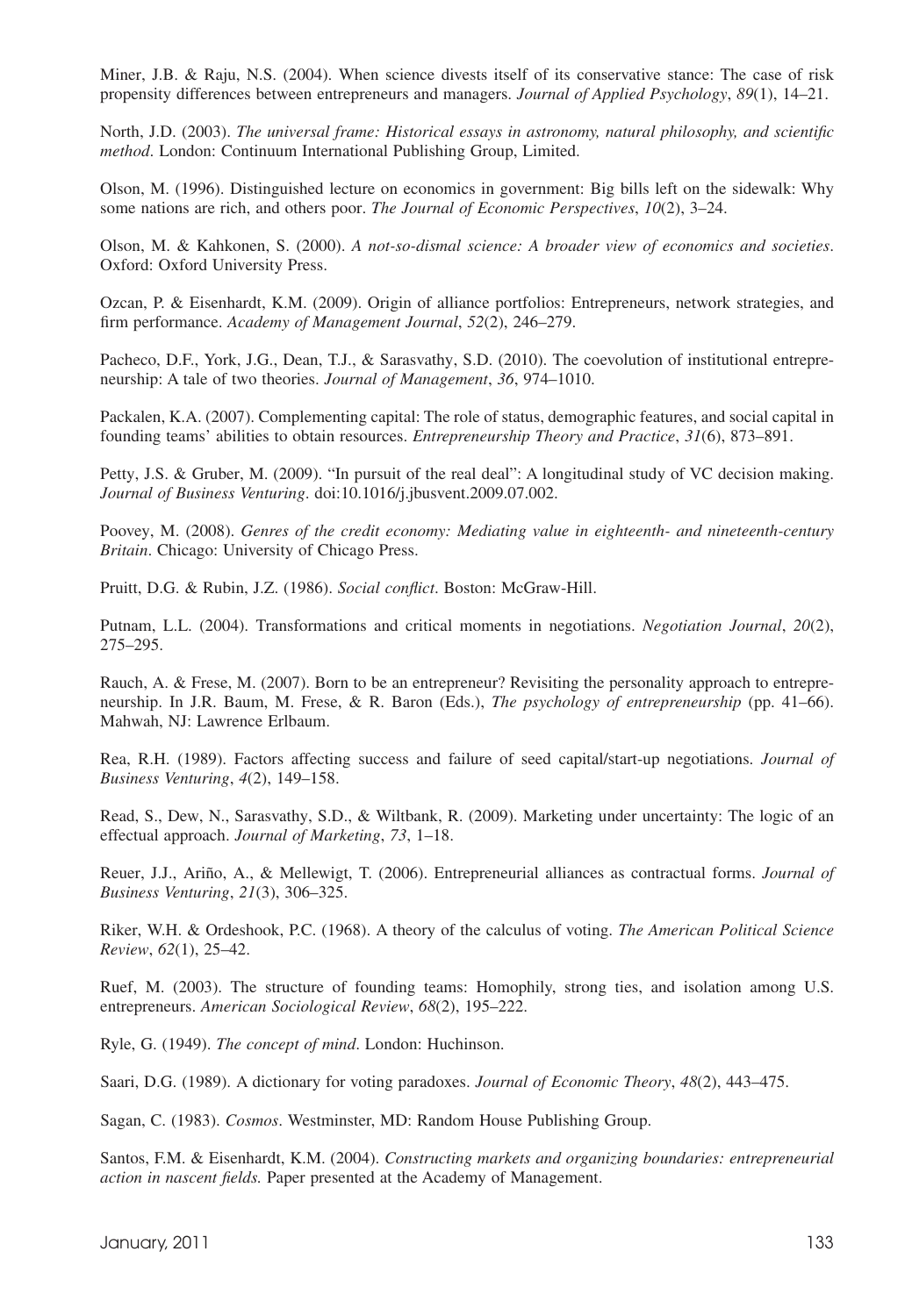Santos, F.M. & Eisenhardt, K.M. (2009). Constructing markets and shaping boundaries: Entrepreneurial power in nascent fields. *Academy of Management Journal*, *52*(4), 643–671.

Sarasvathy, S.D. (2008). *Effectuation: Elements of entrepreneurial expertise*. Cheltenham, UK: Edward Elgar.

Sarasvathy, S.D. & Dew, N. (2005). New market creation as transformation. *Journal of Evolutionary Economics*, *15*(5), 533–565.

Sarasvathy, S.D., Dew, N., Velamuri, S.R., & Venkataraman, S. (2003). Three views of entrepreneurial opportunity. In Z.J. Acs & D.B. Audretsch (Eds.), *Handbook of entrepreneurship research: An interdisciplinary survey and introduction* (Vol. 1, pp. 141–160). Dordrecht, The Netherlands: Kluwer Academic Publishers.

Sargeant, A., Jay, E., & Lee, S. (2006). Benchmarking charity performance: Returns from direct marketing in fundraising. *Journal of Nonprofit & Public Sector Marketing*, *16*(1/2), 77–94.

Schuessler, A. (2000). *A logic of expressive choice*. Princeton, NJ: Princeton University Press.

Schumpeter, J. (1942). *Capitalism, socialism, and democracy*. New York: Norton.

Sen, A. (1999). The possibility of social choice. *The American Economic Review*, *89*(3), 349–378.

Shamoo, A.E. & Resnik, D.B. (2009). *Responsible conduct of research*. Oxford: Oxford University Press.

Shane, S. (2004). *A general theory of entrepreneurship: The individual-opportunity nexus*. Cheltenham, UK: Edward Elgar.

Shane, S. & Venkataraman, S. (2001). Entrepreneurship as a field of research: A response to Zahra and Dess, Singh, and Erikson. *The Academy of Management Review*, *26*(1), 13–16.

Simon, H.A. (1978). Rationality as process and as product of thought. *American Economic Review*, *68*(2), 1–16.

Simon, H.A. (1979). *Models of discovery*. New York: Springer.

Simon, H.A. (1996). *The sciences of the artificial* (3rd ed.). Cambridge, MA: MIT Press.

Singh, R.P. (2001). A comment on developing the field of entrepreneurship through the study of opportunity recognition and exploitation. *The Academy of Management Review*, *26*(1), 10–12.

Stanworth, J., Blythe, S., Granger, B., & Stanworth, C. (1989). Who becomes an entrepreneur? *International Small Business Journal*, *8*, 11–22.

Stewart, W.H. & Roth, P.L. (2001). Risk propensity differences between entrepreneurs and managers: A meta-analysis review. *Journal of Applied Psychology*, *86*(1), 145–153.

Tellis, G.J., Golder, P.N., & Christensen, C. (2001). *Will and vision: How latecomers grow to dominate markets*. New York: McGraw-Hill Trade.

Thompson, L., Gentner, D., & Loewenstein, J. (2000). Avoiding missed opportunities in managerial life: Analogical training more powerful than individual case training. *Organizational Behavior and Human Decision Processes*, *82*(1), 60–75.

Toffler, A. (2005). *Future shock*. New York: Bantam Books.

Townsend, D.M. & Hart, T.A. (2008). Perceived institutional ambiguity and the choice of organizational form in social entrepreneurial ventures. *Entrepreneurship Theory and Practice*, *32*(4), 685–700.